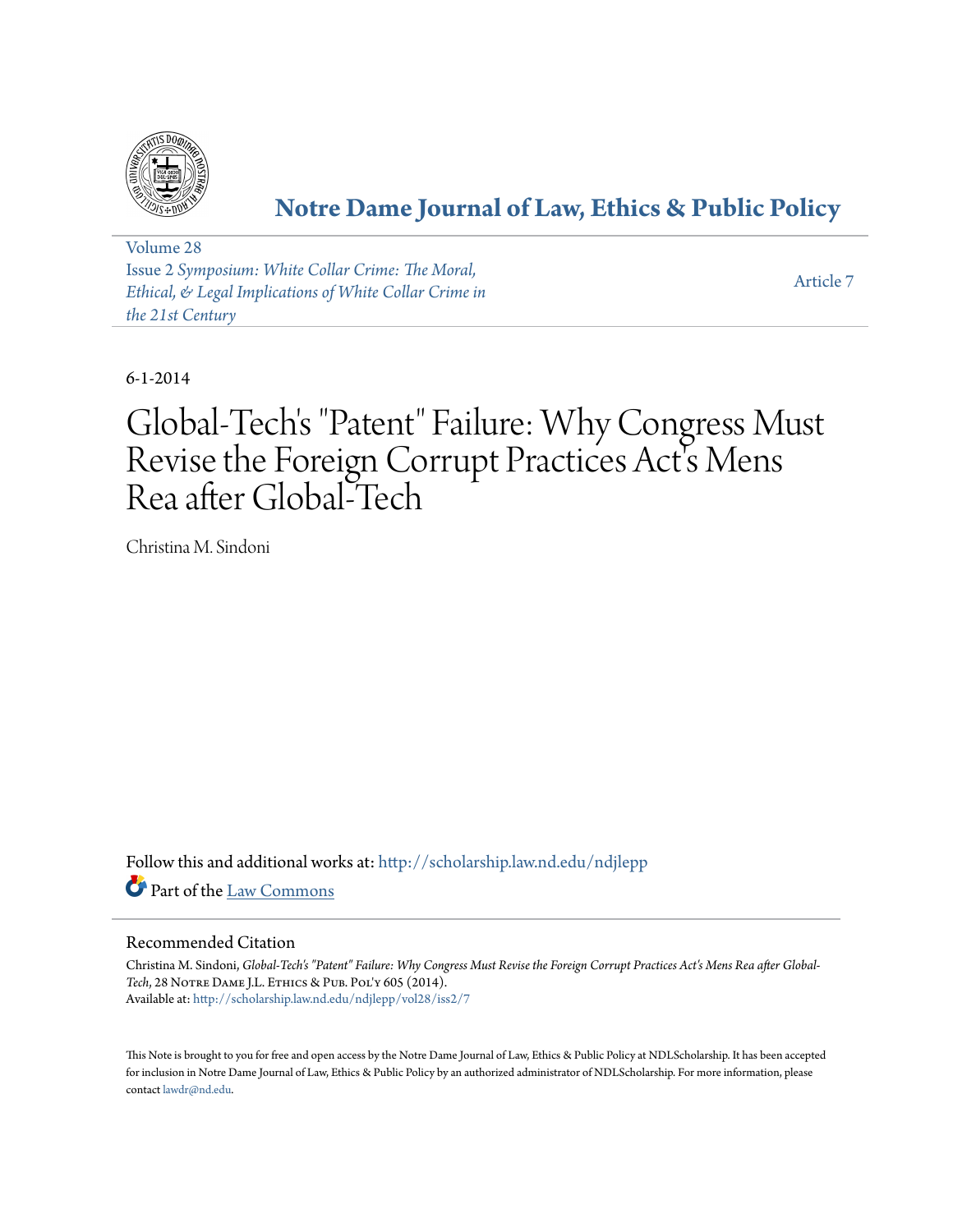## *GLOBAL-TECH***'S "PATENT" FAILURE: WHY CONGRESS MUST REVISE THE FOREIGN CORRUPT PRACTICES ACT'S MENS REA AFTER** *GLOBAL-TECH*

CHRISTINA M. SINDONI\*

#### **INTRODUCTION**

The multinational retail corporation Wal-Mart Stores, Inc. is a brand that epitomizes the American dream. Created as a single store in 1969 by Sam Walton in Bentonville, Arkansas, today the company has grown to more than 10,500 stores with over two million employees.<sup>1</sup> Wal-Mart stores, under a variety of names, can be found across the globe in such countries as Mexico, the United Kingdom, Japan, and India. With hundreds of billions of dollars in revenue each year and a reputation of being "the world's largest retailer," Wal-Mart has become one of the world's most valuable companies.2

Building 10,500 megastores in a little over forty years, or approximately 263 stores per year, is no small feat, especially when 5,500 of these stores are abroad.<sup>3</sup> How could a company, even with the resources that Wal-Mart has available, move and build so quickly, particularly in foreign countries, which undoubtedly have many bureaucratic obstacles? The New York Times recently raised allegations that Wal-Mart built up so quickly by bribing foreign officials.<sup>4</sup> In particular, the New York Times conducted an investigation unearthing information that Wal-Mart had spent more than \$24 million on bribes in Mexico to obtain permits in its rush to build stores.5 One example included bribing officials to allow the building of a store in an alfalfa field, located barely a mile away from the ancient pyramids of Teotihuacan, where the government had decided there was too much congestion.6 Rather than accept Mexico's decision that they did not want overcrowding near the valuable and historic tourist location, Wal-Mart allegedly bribed

5. *Id.*

6. *Id.*

<sup>\*</sup> J.D. Candidate, Notre Dame Law School, 2014; B.S., University of Pennsylvania, Wharton School of Business, 2009. A big thank-you to Professor Jimmy Gurule for all of ´ his guidance and assistance in the creation of this Note. Special thanks also to my parents, brother, family, and friends for their love and support through the trials of law school.

<sup>1.</sup> WAL-MART CORPORATE, http://corporate.walmart.com (last visited Feb. 7, 2013).

<sup>2.</sup> *Id*.

<sup>3.</sup> *Id*.

<sup>4.</sup> David Barstow, *Vast Mexico Bribery Case Hushed Up by Wal-Mart After Top-Level Struggle*, N.Y. TIMES, April 21, 2012, at A1 (stating that in September 2005, a senior Wal-Mart lawyer received an email from a former executive of the company describing "how Wal-Mart de Mexico had orchestrated a campaign of bribery to win market dominance.").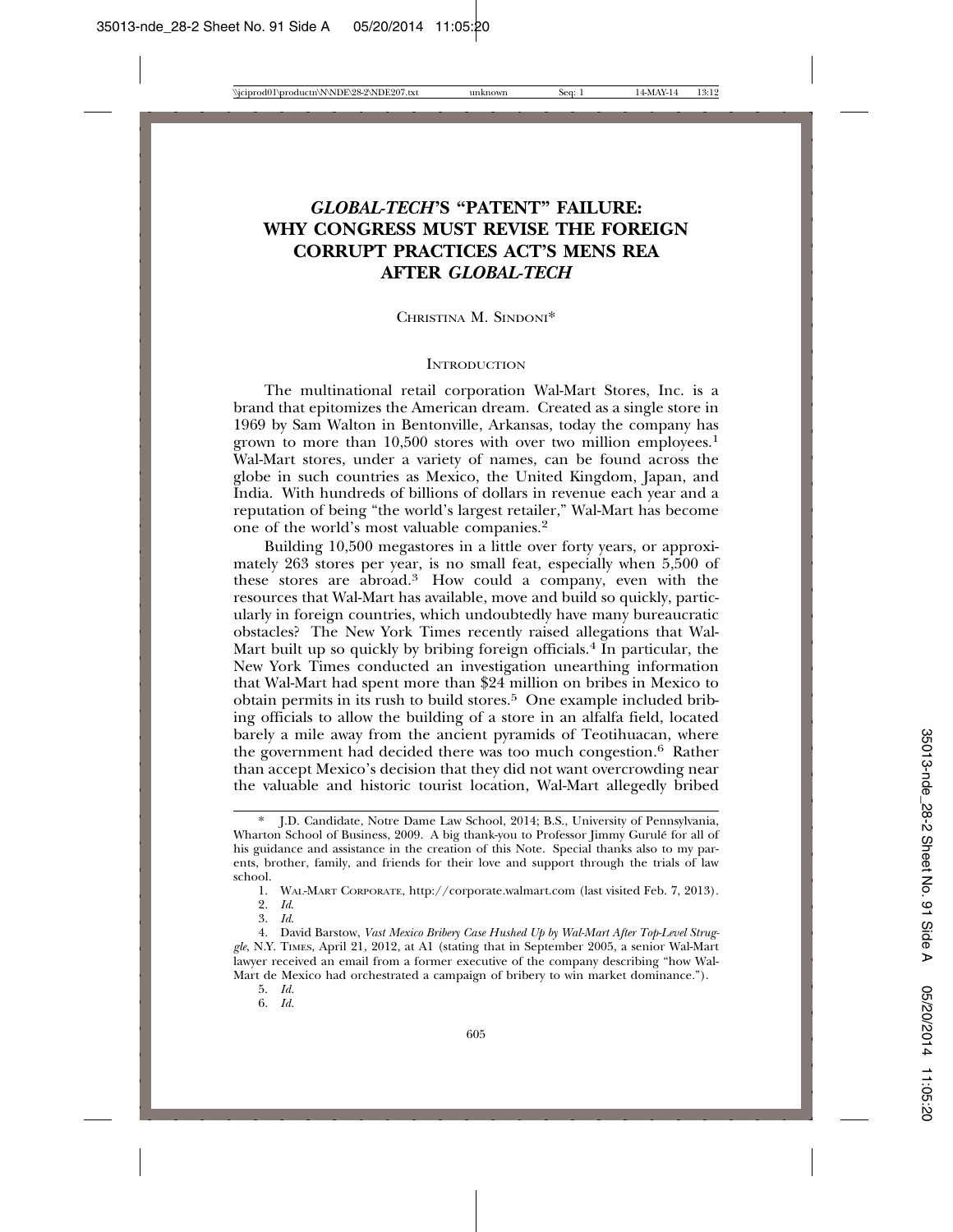zoning officials to gain permission to build exactly where they were not wanted<sup>7</sup>

The unfolding of this Wal-Mart saga illustrates that corruption of foreign government officials is a serious problem. More than 400 companies have admitted to making questionable or illegal payments, with payments made out of corporate funds to foreign government officials amounting to nearly \$300 million.<sup>8</sup> Not only does such fraud undermine public confidence in public elected officials, but it also allows certain companies, particularly those with multitudinous resources at their disposal, to obtain an unfair advantage in the marketplace. Additionally, the exposure of bribery can result in many negative implications, including damage to a company's image, costly lawsuits, the cancellation of contracts, and the appropriation of valuable assets overseas.<sup>9</sup> It is therefore of the utmost importance that U.S. corporations are not involved in such unlawful conduct.

To combat this, Congress created the Foreign Corrupt Practices Act (FCPA), a federal statute that allows prosecution of American companies for bribery committed both domestically and abroad.10 Wal-Mart's alleged bribery represents a prime target for FCPA prosecution. But what evidence is necessary for Wal-Mart to be found guilty? The FCPA contains specific guidelines for the mental state (or mens rea) and guilty act (or actus reus) that are required for a finding of bribery. Specifically, under the FCPA, it is unlawful for certain people or entities to make payments to foreign government officials to assist in obtaining or retaining business. Proof must be shown, first, that some sort of payment was made (the actus reus) and second, that this payment was made corruptly (mens rea). As the actus reus component is fairly straightforward in that a payment was either attempted or not, the difficulties in successful prosecutions under the FCPA more often arise in connection with the less straightforward mens rea component.

Particularly, the FCPA states that it is unlawful "to make use of the mails . . . corruptly in furtherance of an offer."11 Confusion surrounds what exactly the term "corruptly" means and what sort of mental state it encompasses. Pursuant to case law both specific to the FCPA and in criminal law generally, corruptly usually means that a defendant had knowledge of criminal wrongdoing. This does not connote that the defendant necessarily knew that what he was doing was a violation of

<sup>7.</sup> *Id.*

<sup>8.</sup> H.R. REP. NO. 95-640, at 1 (1977).

<sup>9.</sup> *Id*. at 2.

<sup>10. 15</sup> U.S.C. § 78dd-1 (2012). The statute states in relevant part:

It shall be unlawful for any issuer which has a class of securities registered pursuant to section 78l of this title or which is required to file reports under section 78o(d) of this title, or for any officer, director, employee, or agent of such issuer or any stockholder thereof acting on behalf of such issuer, to make use of the mails or any means or instrumentality of interstate commerce corruptly in furtherance of an offer, payment, promise to pay, or authorization of the payment of any money, or offer, gift, promise to give, or authorization of the giving of anything of value . . . .

<sup>11. 15</sup> U.S.C. § 778dd-2(a) (2012).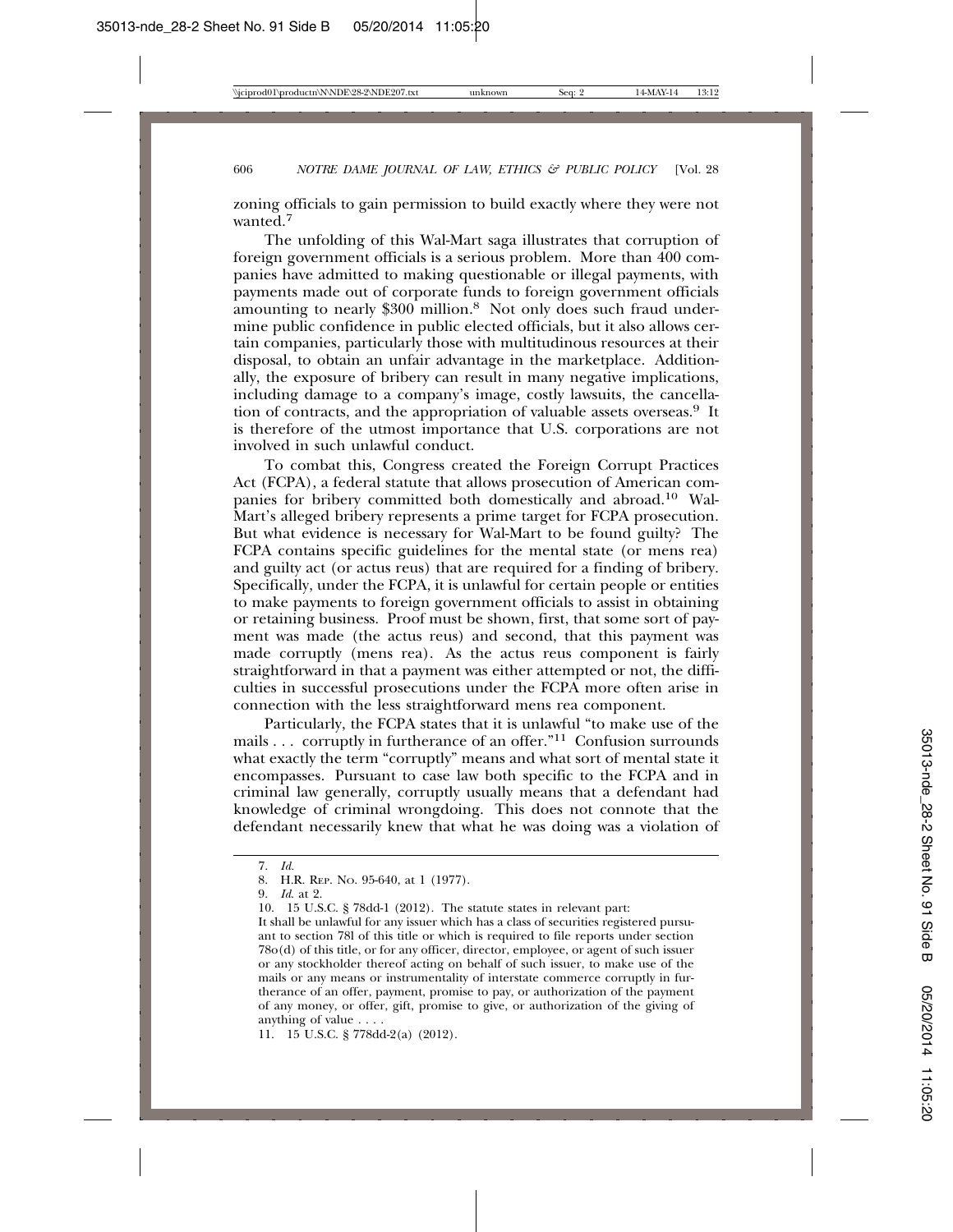the FCPA or a specific criminal statute; rather, this knowledge means that the defendant knew that what he was doing was wrongful or unlawful. This element of knowledge, depending on the statute, can encompass both positive knowledge and the alternate mental state of willful blindness (traditionally known as conscious avoidance or deliberate ignorance). A person acts with willful blindness when he or she knows that wrongdoing is occurring, but purposefully avoids learning the truth about the illegal actions. In criminal law and under the FCPA, positive knowledge and willful blindness are considered legal equivalents, thus providing two potential routes to a finding of a guilty mens rea. However, the willful blindness standard has historically been an area of great confusion for the courts and recent innovations to the standard may make its application even more difficult.

Most recently, the Supreme Court in *Global-Tech Appliances, Inc. v. SEB* altered the requirements for a finding of willful blindness, narrowing the standard and making it more difficult to prove.12 While the case is a civil action for patent infringement, the Supreme Court crafted the new willful blindness standard by borrowing heavily from criminal law. Under this new *Global-Tech* standard, the prosecution must prove two prongs to establish willful blindness. It must be shown, first, that the defendant subjectively believed there was a high probability that a fact existed and second, that the defendant took deliberate steps to avoid learning that fact.<sup>13</sup> The addition of the second prong requires a showing that the defendant actually took concrete, affirmative actions to avoid learning a particular fact, not only that he closed his eyes to avoid actually knowing. This innovation will likely cause many unintended consequences. In particular, statutes outside the realm of patent infringement, such as the FCPA, that contain a knowledge and willful blindness component will need to follow this new standard as well. In doing so, it will be more difficult to prove either an individual's or a company's wrongdoing under the Act.

In an era where situations such as Wal-Mart's potential bribery in Mexico occur at an alarming rate, it is essential that any hindrances to successful prosecutions under the FCPA be removed. As such, Congress should amend the FCPA and explicitly outline the components for willful blindness, removing the affirmative steps requirement imposed by *Global-Tech*. This would allow more vigilant regulation of corporate activities abroad and prevent outrageous situations such as Wal-Mart from happening in the future.

With this in mind, I will argue that Congress must step in and revise the FCPA's willful blindness standard so that it does not follow the requirements of *Global-Tech*. In Part I of this Note, I will discuss the FCPA and its mens rea requirement, particularly illustrating how corruptly refers to knowledge. In Part II, I will go through the development of the knowing form of mens rea and its incorporation of the willful blindness standard. In Part III, I will discuss the Supreme

<sup>12.</sup> Global-Tech Appliances, Inc. v. SEB S.A., 131 S. Ct. 2060 (2011).

<sup>13.</sup> *Id*. at 2069–70.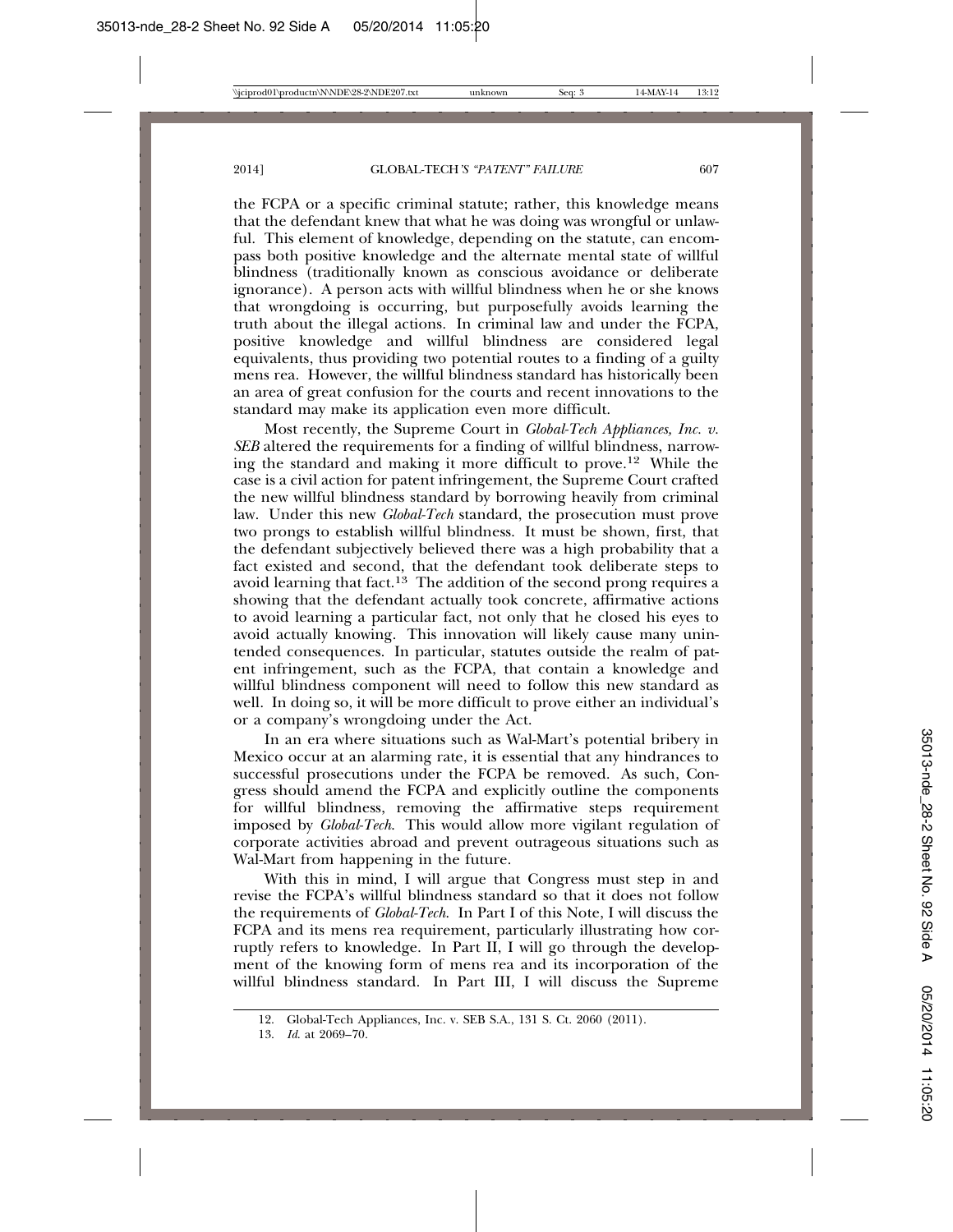Court's recent decision in *Global-Tech* and highlight the changes to the willful blindness doctrine. In Part IV, I will discuss how these changes will impact the law generally and the FCPA in particular. In Part  $\check{V}$ , I will give my recommendations, illustrating how and why Congress should step in to revise this change to the willful blindness standard in relation to the Foreign Corrupt Practices Act.

#### I. THE FOREIGN CORRUPT PRACTICES ACT

The FCPA was enacted in 1977 after Congress discovered that more than 400 corporations had made questionable or illegal payments in excess of \$300 million to foreign officials.14 Such payments ran the gamut from bribery of high foreign officials to obtain favorable action by a foreign government to so-called facilitating payments that were made to ensure that government functionaries discharged certain ministerial duties.15 As such, Congress created the FCPA to generally prohibit corrupt payments to foreign officials for the purposes of creating new business or maintaining old business.<sup>16</sup> Particularly, two main purposes were kept in mind: first, to prohibit bribery of foreign officials and second, to establish certain accounting requirements that made companies accountable for their behavior.<sup>17</sup>

The bribery provisions in the FCPA prohibit both individuals and businesses from "corruptly" making use of any instrumentality of interstate commerce so as to "offer, pay, promise, or authorize to pay, either directly or indirectly, money or anything of value to any foreign official or political party."<sup>18</sup> A payment that is found to be a bribe can result in both civil and criminal penalties.19 For individuals, bribery can result in civil penalties up to  $$10,000$  and criminal penalties up to  $$250,000$ and five years imprisonment.20 Under the Alternative Fines Act, the fine may be increased to twice the gross financial gain or loss resulting from the corrupt payment.<sup>21</sup> For entities, bribery can result in civil penalties up to  $$10,000$  and a criminal fine up to  $$2$  million.<sup>22</sup> Accordingly, the Alternative Fines Act can cause the fine to be increased for entities in the same way as with individuals.<sup>23</sup>

22. *Id.*

<sup>14.</sup> Robin Miller, Annotation, *Construction and Application of Foreign Corrupt Practices Act of 1977*, 6 A.L.R. FED. 2d 351 (2005).

<sup>15.</sup> U.S. DEP'T OF JUSTICE, A RESOURCE GUIDE TO THE U.S. FOREIGN CORRUPT PRAC-TICES ACT, U.S. DEP'T OF JUSTICE 3 (2012), *available at* http://www.justice.gov/criminal/ fraud/fcpa/guide.pdf.

<sup>16.</sup> *Id.*

<sup>17.</sup> *Id.*

<sup>18.</sup> Miller, *supra* note 14, at § 2 (summarizing 15 U.S.C. §§ 78dd-1 *et seq.*).

<sup>19.</sup> *FCPA Penalties*, WORLD COMPLIANCE (2013), http://www.worldcompliance.com/ en/resources/due-diligence-legislation/fcpa-legislation/fcpa-penalties.aspx.

<sup>20.</sup> *Id.*

<sup>21.</sup> *Id.*

<sup>23.</sup> *Id.* Whether voluntary disclosure by a corporation results in leniency of a penalty is a topic of debate. A recent study done by New York University Law School suggests that there is no evidence in actions brought from 2004 to 2011 that voluntary disclosure resulted in lesser penalties.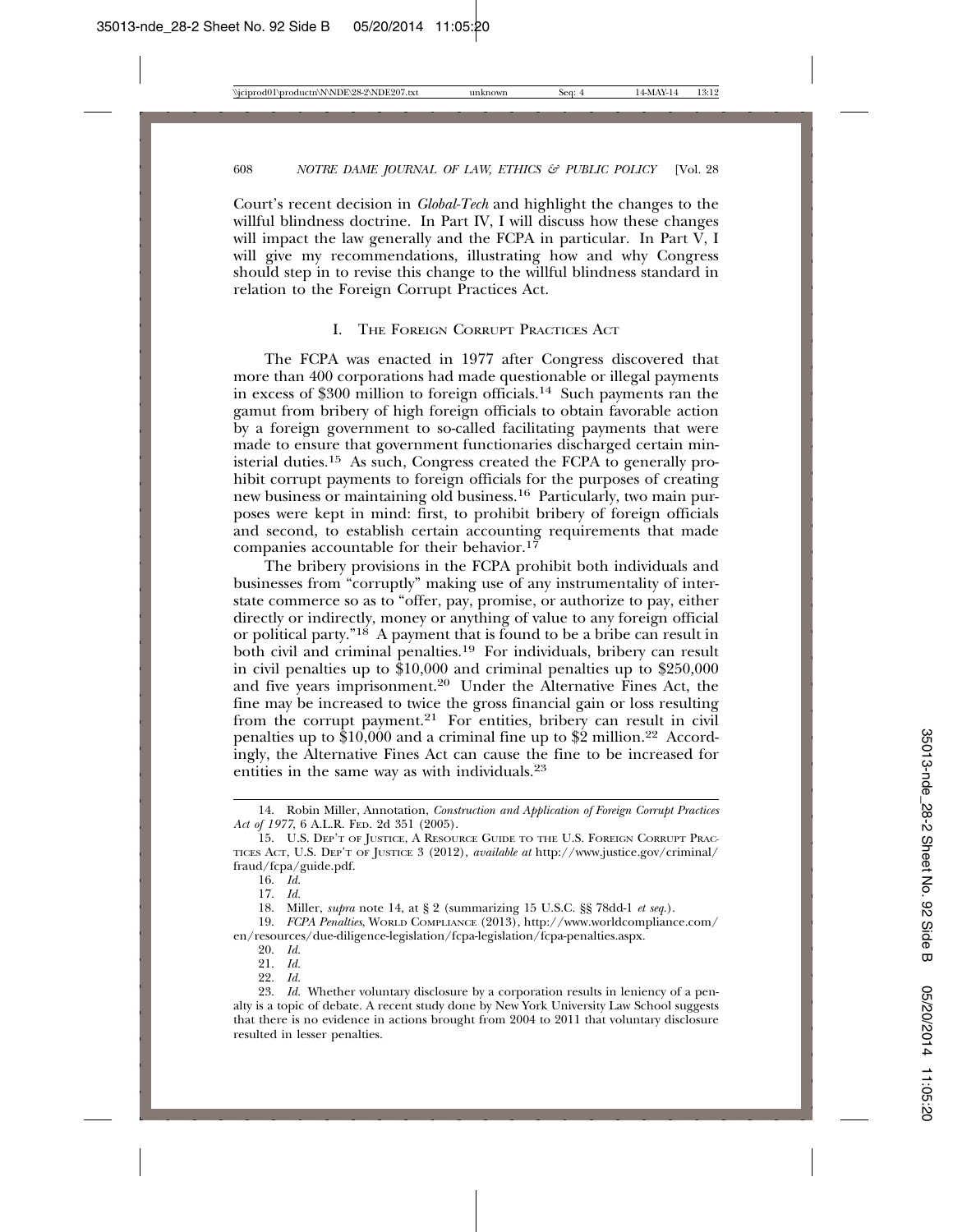With such a large price to pay for bribery, it is essential to know what the Department of Justice looks for in order to bring prosecutions under the FCPA. Overall, the Act is very specific in terms of who is subject to its jurisdiction and punishments; it is broad in scope and outlines who, what, when, and where prosecution is appropriate. At the most basic level of the FCPA, there are three elements that constitute a violation of anti-bribery provisions.<sup>24</sup> These include: (1) who (payers and recipients), (2) what (payment for a business purpose), and (3) how (with a corrupt intent).

#### A. *The "Who" of the FCPA: Payers and Recipients*

In terms of who can be liable, the FPCA defines both recipients and payers of bribes. To define recipients of a bribe, the Act prohibits payments made to a "foreign official" or a "foreign political party or official thereof or any candidate for foreign political office." $25$  These prohibitions apply regardless of rank or position.26 The purpose of the FCPA is to focus on the purpose of the payment as opposed to the duties of any particular official receiving the payment or offer.27 Payments to intermediaries are also criminalized, meaning that it is unlawful to make a payment to a third party, including joint venture partners or agents.28

To define payers of the bribe, the Act applies to individuals, firms, officers, directors, employees, or agents of a firm, including stockholders, and allows prosecution of both individuals and corporations.29 The Act applies to United States businesses and citizens, as well as foreign companies, and allows extra-territorial jurisdiction over behaviors committed outside of the country. This jurisdiction is based on whether the violator is considered an "issuer," a "domestic concern," or a foreign national or business.30 The definitions for each of these can be found in the language of the statute itself. An "issuer" is a corporation that issues securities that are registered domestically or an entity that is required to file periodic reports with the Securities and Exchange Commission (SEC).<sup>31</sup> A "domestic concern" is any individual that is a citizen, national, or resident of the United States, or any corporation, partnership, association, joint-stock company, business trust, unincorporated organization, or sole proprietorship which has its principal place of business in the United States.32 For both issuers and domestic concerns, jurisdiction for liability is created under either territorial or nationality jurisdiction principles; they may be held liable for payments

- 29. *Id.* at 10.
- 30. *Id.*
- 31. 15 U.S.C. § 78dd-1 (2012).
- 32. 15 U.S.C. § 78dd-2 (2012).

<sup>24.</sup> *Id.*

<sup>25.</sup> Gregory M. Lipper, *Foreign Corrupt Practices Act and the Elusive Question of Intent*, 47 AM. CRIM. L. REV. 1463, 1467 (2010).

<sup>26.</sup> U.S. DEP'T OF JUSTICE, *supra* note 15, at 20.

<sup>27.</sup> *Id.* at 10.

<sup>28.</sup> *Id.* at 14, 43.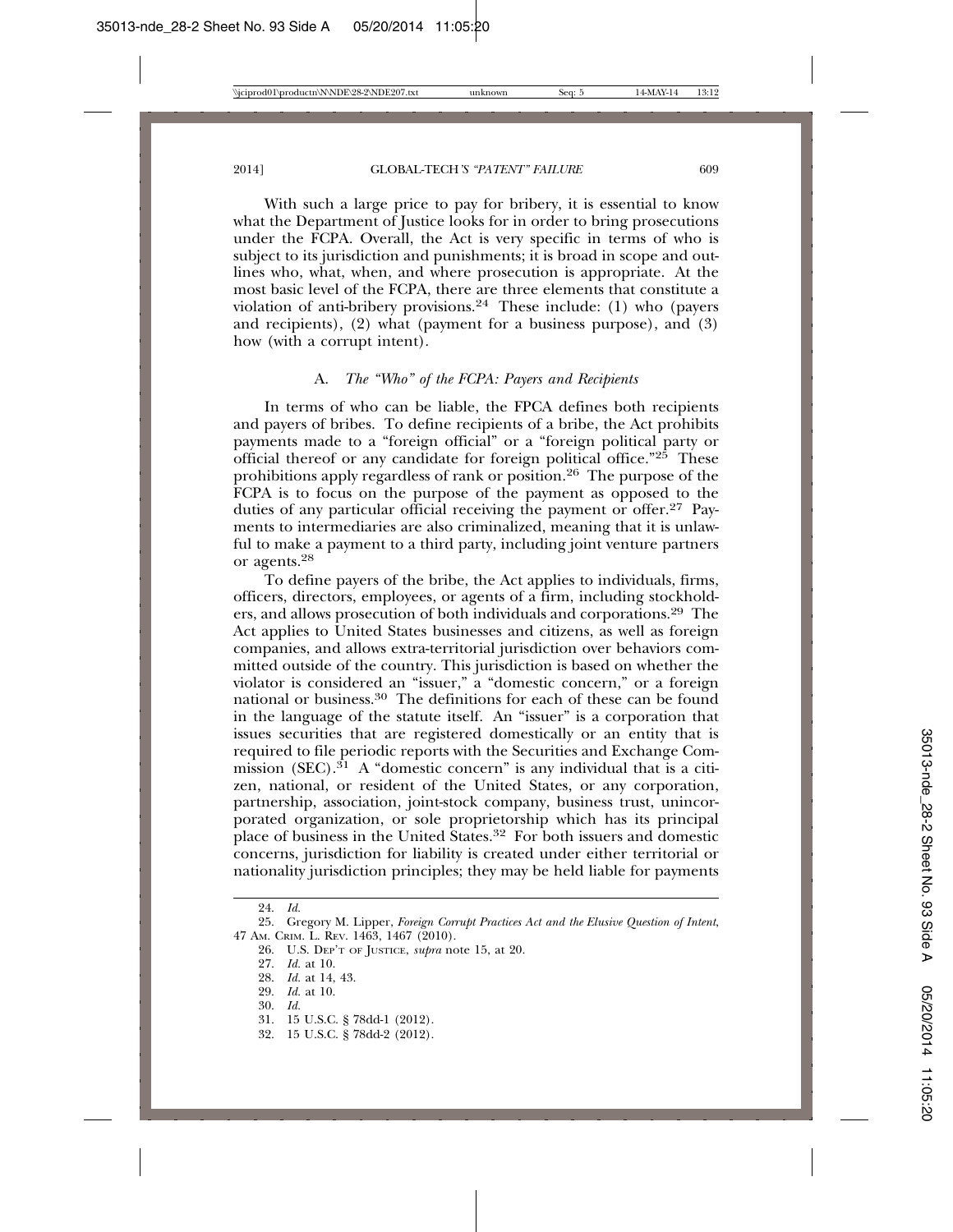made within or outside of the United States.<sup>33</sup> Finally, with the 1998 amendments, jurisdiction under the FCPA was expanded to foreign companies if it causes a corrupt payment to take place within a territory of the United States.<sup>34</sup> As such, any individual or corporation that is involved in corrupt payments within or outside of the United States may be subject to liability under the FCPA.

#### B. *The "What" and "How" of the FCPA: The Meaning of Corruptly*

Once the "who" has been established, it is important to consider what exactly is the illegal act, or actus reus, that the FCPA prevents. The Act prohibits paying, offering, promising to pay, or authorizing to pay or offer, money, or anything of value.35 Such actions must be made in order to assist an individual or a firm in obtaining or retaining business.36 This requirement is known as the "business purpose test," which the Department of Justice defines broadly, meaning it to encompass more than just the award or renewal of a contract.<sup>37</sup> The business purpose test is meant to encompass payments made in the conduct of business or to gain an unfair business advantage.38 Such business does not necessarily need to be with a foreign government or foreign government instrumentality to be considered under the definition.

It is important to note that the FCPA contains a narrow exception for "facilitating or expediting payments" made in furtherance of a routine governmental action.39 Examples of routine governmental action include such activities as processing visas, providing police protection or mail service, or supplying utilities like phone, power, or water.<sup>40</sup> It does not include any decisions related to awarding new business or continuing old business. The Department of Justice Handbook gives the example that a facilitating payment would be considered a small amount paid to have the power turned on at a factory as opposed to paying an inspector to avoid the fact that the factory does not have a valid permit. $4<sup>1</sup>$  A payment will never be seen as "facilitating" if it in any way involves a misuse of power or an act outside of an official's position. In general, this exception is tricky to apply, and courts will be hesitant

- 37. *Id.*
- 38. *Id.* at 12–13.

- 40. U.S. DEP'T OF JUSTICE, *supra* note 15, at 25.
- 41. *Id.*

<sup>33.</sup> U.S. DEP'T OF JUSTICE, *supra* note 15, at 11.

<sup>34.</sup> *Id.* at 12.

<sup>35. 15</sup> U.S.C. § 78dd-1 (2012). The statute states in relevant part:

It shall be unlawful for any issuer which has a class of securities registered pursuant to section 78l of this title or which is required to file reports under section 78o(d) of this title, or for any officer, director, employee, or agent of such issuer or any stockholder thereof acting on behalf of such issuer, to make use of the mails or any means or instrumentality of interstate commerce corruptly in furtherance of an offer, payment, promise to pay, or authorization of the payment of any money, or offer, gift, promise to give, or authorization of the giving of anything of value . . . .

<sup>36.</sup> U.S. DEP'T OF JUSTICE, *supra* note 15, at 12.

<sup>39.</sup> *See* 15 U.S.C. § 78dd-1(b) (2012).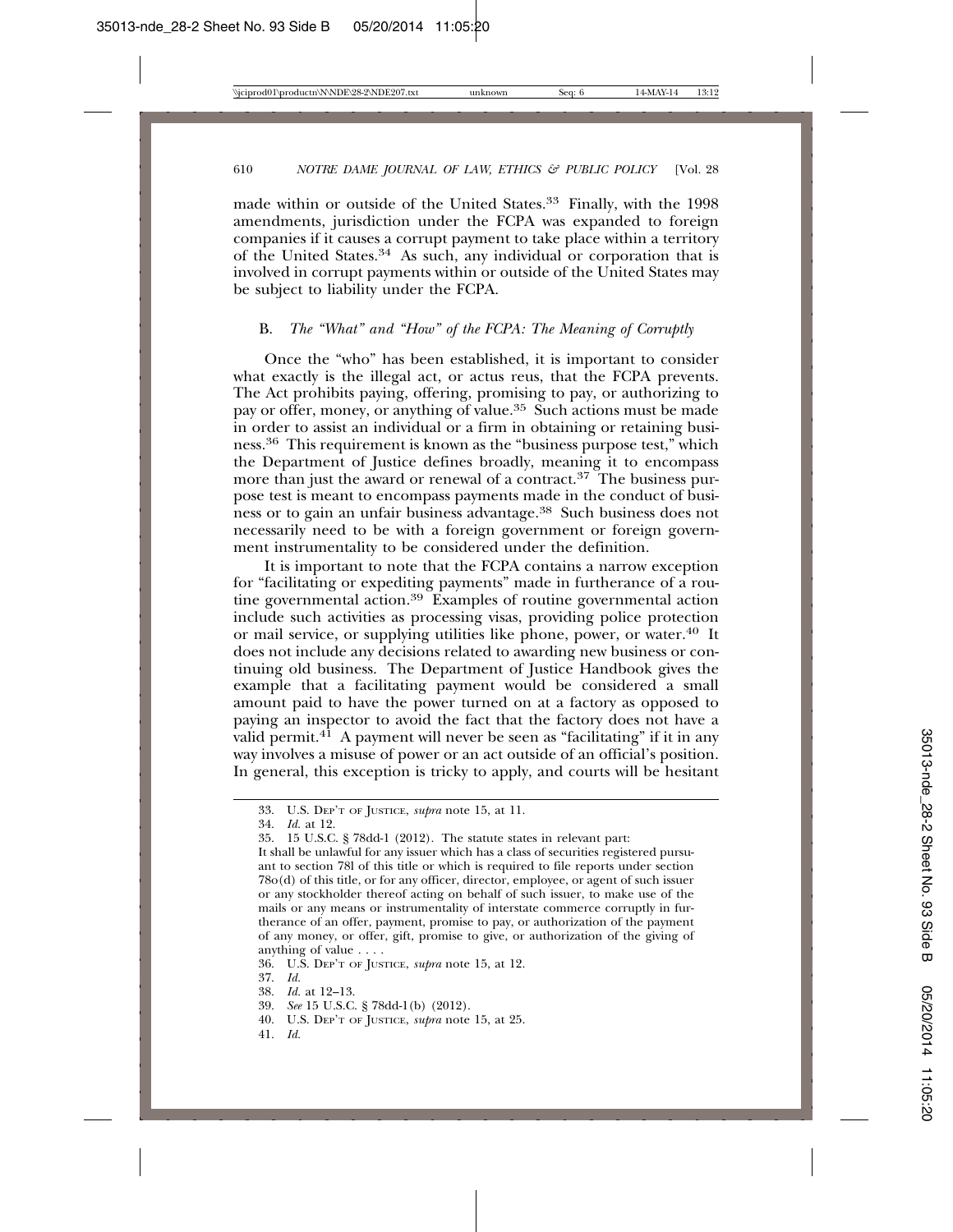to categorize a payment as facilitating and beyond the reach of the FCPA.

For acts outside of this exception, the payment must be completed with a *corrupt* intent or mens rea. Most basically, *Black's Law Dictionary* defines *corruptly* as "[i]n a corrupt or depraved manner; by means of corruption or bribery" or as used in criminal law statutes, "a wrongful desire for pecuniary gain or other advantage."42 While this definition appears relatively straightforward, many problems arise in the application of corruptly. In particular, not only is there no consensus on the definition of the term among the courts, but the Model Jury Instructions for the Ninth Circuit emphasize that the term "corruptly" is capable of different meanings in different statutory contexts.<sup>43</sup>

Accordingly, a look at the varying uses of "corruptly" can shed light on its use in the FCPA specifically. For example, 26 U.S.C. § 7212, a statute involving attempts to interfere with the administration of Internal Revenue Service (IRS) laws, describes its actus reus and mens rea as "[w]hoever corruptly or by force or threats of force . . . endeavors to intimidate or impede any officer or employee."44 Initially, the term "corruptly" under this Act was defined as an "improper motive" or a "wicked or evil purpose."45 However, under *United States v. Reeves*, the Fifth Circuit explained that these definitions should not be adopted, and instead corruptly should be defined to describe an act "done with an intent to give some advantage inconsistent with the official duty and rights of others."46 The court wished to emphasize not the act in itself or acts specifically driven by an evil purpose, but the advantage to be derived from the act.<sup>47</sup> This illustrates one of the many ways the intent of corruptly has evolved. Additionally, under 18 U.S.C.  $\S 1512(b)(2)(A)$ , a statute aimed at the prevention of witness tampering, the term corruptly is understood to reflect some consciousness of wrongdoing.48 This can be contrasted with another statute, 18 U.S.C.  $\S 201(b)(2)(B)$ , involving bribery of public officials and witnesses, which states that corruptly refers to the defendant's intent to be influenced to perform an act in return for financial gain.49 These various definitions have nuances that lead to differences in application. As such, it is essential to understand the meaning of corruptly in the context of each particular statute.

In *United States v. Kay*, the Fifth Circuit defined corruptly as specifically applied to the Foreign Corrupt Practices Act. The defendants, who were the president and vice-president of a grain-exporting corpora-

<sup>42.</sup> BLACK'S LAW DICTIONARY 397 (9th ed. 2009).

<sup>43.</sup> MANUAL OF MODEL CRIM. JURY INSTR. 9TH CIR. § 3.14 (1995).

<sup>44. 26</sup> U.S.C. § 7212 (2012).

<sup>45.</sup> KEVIN F. O'MALLEY, ET AL., FEDERAL JURY PRACTICE AND INSTRUCTIONS § 48:04 (6th ed. 2013).

<sup>46.</sup> United States v. Reeves, 752 F.2d 995, 998 (5th Cir. 1985) (quoting United States v. Ogle, 613 F.2d 233, 238 (10th Cir. 1979)).

<sup>47.</sup> *Id.* at 999.

<sup>48.</sup> Arthur Andersen LLP v. United States, 544 U.S. 696, 704–06 (2005).

<sup>49.</sup> *See* United States v. Strand, 574 F.2d 995 (9th Cir. 1978).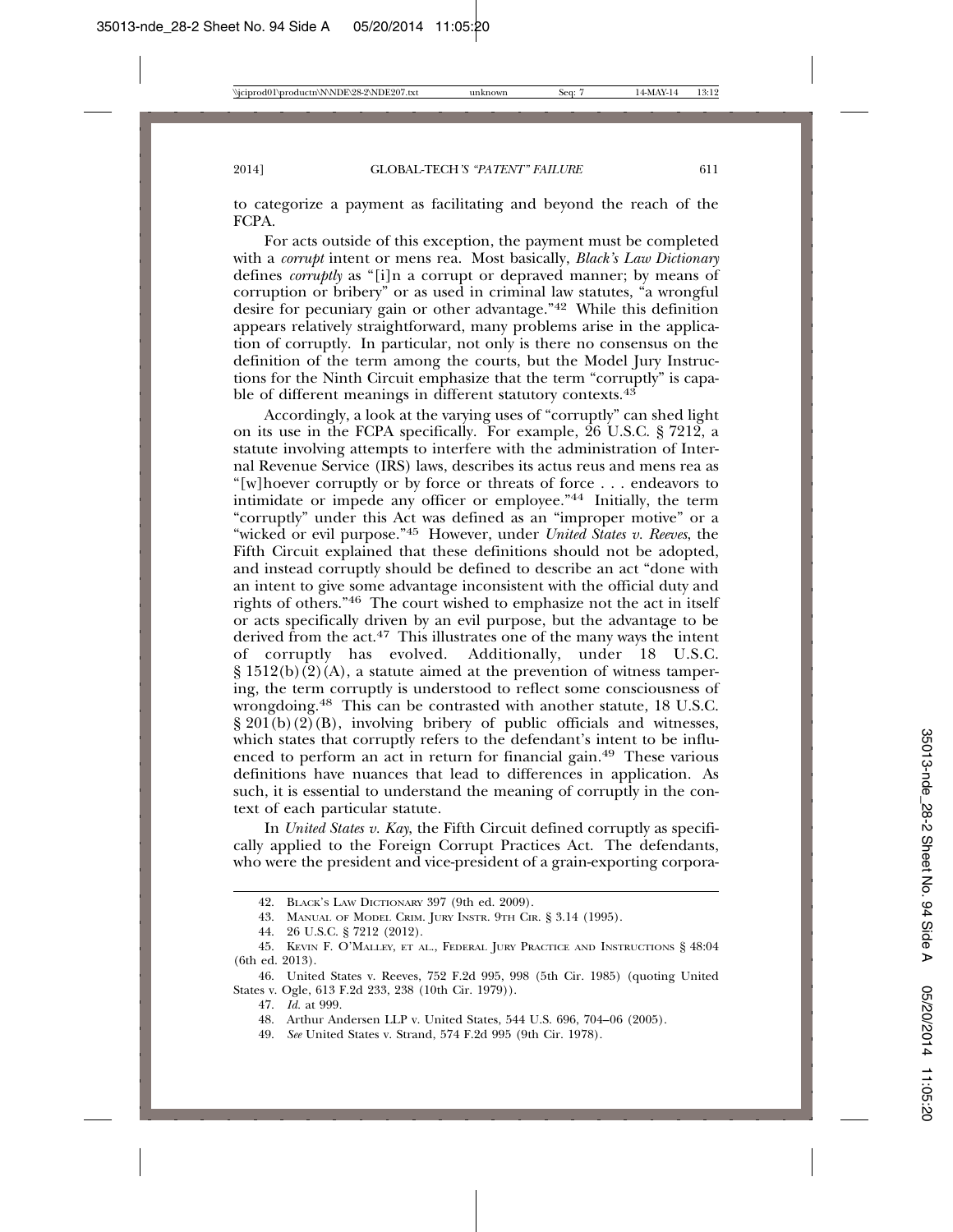tion, were charged with paying Haitian officials to reduce duties and taxes on rice exports.<sup>50</sup> A jury found violations of the FCPA, specifically that the defendants willfully and corruptly offered payments to a foreign official for the purposes of influencing business. The court's instructions to the jury defined a corrupt act as one that is "done voluntarily and intentionally, and with a bad purpose or evil motive of accomplishing either an unlawful end or result, or a lawful end or result by some unlawful method or means."<sup>51</sup> The defendants appealed, claiming that the jury instructions were inadequate relating to the mens rea requirements of the FCPA. The Fifth Circuit held this definition as adequate, but emphasized that the government must prove, and a jury must find beyond a reasonable doubt, that defendants both corruptly *and* willfully violated the FCPA.52

However, because the FCPA does not define the term willfully, the courts looked to the common law interpretation of the term.53 The court stated that generally there are three levels of interpretation. Under the first level, willfulness means "committing an act, and having knowledge of that act."54 In these instances, the defendant does not have to know of the "specific terms of the statute or even the existence of the statute"; the defendant's knowledge is sufficient.55 At the intermediate level, willfulness requires that the defendant knew that his actions were in some way unlawful; once again, no knowledge of a specific statute is necessary, just a general feeling of "doing bad."56 The third and strictest level requires knowledge of the precise statute, which usually is reserved for statutes of extreme complexity.57 The court held that for the FCPA, the first or second level of willfulness is sufficient.<sup>58</sup>

More importantly, it is essential to note that in either instance, willfully means that the defendant acted knowingly. Thus, the Court also instructed the jury on the definition of an act done "knowingly," stating "to be guilty under the Act, defendants must have knowingly (*i.e.*, voluntarily and intentionally) acted with awareness of these unlawful ends."59 This line of reasoning establishes that the FCPA requires a mens rea of both corruptly and willfully, which by definition means knowingly. Thus, the intent element under the FCPA dictates that the actus reus for the crime of bribery must be committed corruptly and willfully, which under the Court's holding in *United States v. Kay*, means that the bribe was done knowingly.

50. United States v. Kay, 513 F.3d 432, 439 (5th Cir. 2007).

58. *Kay*, 513 F.3d at 450–51. *See also* Bryan v. United States, 524 U.S. 184, 193 (1998).

59. *Kay*, 513 F.3d at 449.

<sup>51.</sup> *Id.* at 446.

<sup>52.</sup> *Id.* at 446–47.

<sup>53.</sup> *Id.* at 447.

<sup>54.</sup> *Id.*

<sup>55.</sup> *Id.*

<sup>56.</sup> *Id.* at 448.

<sup>57.</sup> *Id.* This strict level of knowledge usually applies to tax evasion cases. *See, e.g.,* Cheek v. United States, 498 U.S. 192 (1991).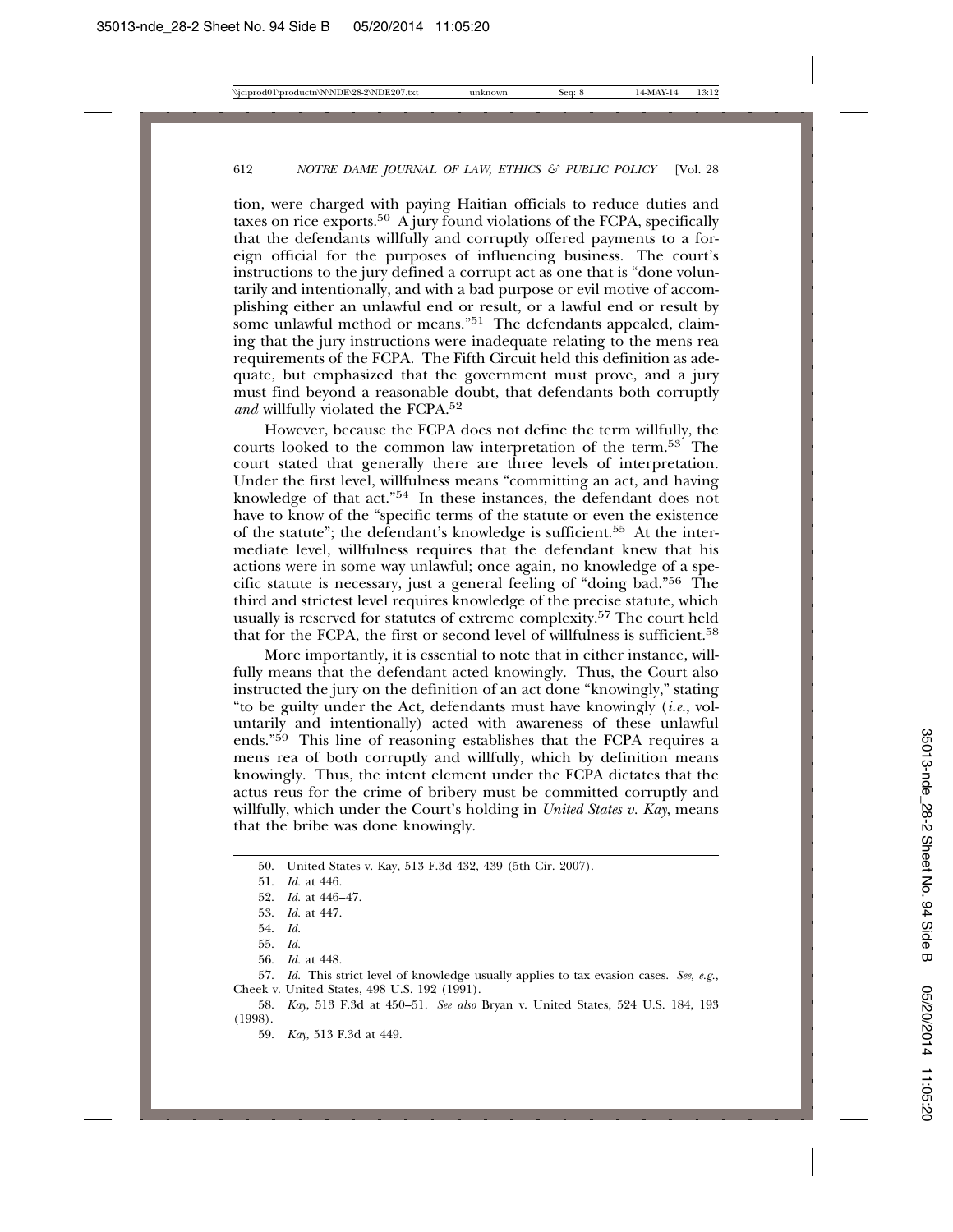This is reinforced through the Department of Justice's handbook on the Foreign Corrupt Practices Act. Specifically, the handbook states that when adopting the FCPA, Congress meant "corruptly" to connote "an intent or desire to wrongly influence the recipient.<sup>"60</sup> There is no requirement that the act being influenced succeed in its purpose.<sup>61</sup> The handbook further states that for an individual defendant to be criminally liable under the FCPA, he or she must act "willfully."62 While not defined explicitly in the FCPA, the handbook states that courts have generally construed this term to "connote an act committed voluntarily and purposefully, and with a 'bad' purpose, i.e., with 'knowledge that [a defendant] was doing a bad act under the general rules of law.'"63 The case law and Department of Justice handbook thus illustrate that the mens rea component for an FCPA crime encompasses corruptly, willfully, and most importantly knowingly.

#### II. THE MENS REA KNOWINGLY: DEFINITION AND APPLICATION

In criminal law under the Model Penal Code, there are four possible mens rea levels for any given crime.<sup>64</sup> These include purposely, knowingly, recklessly, and negligently.65 Following the MPC, a person is said to act knowingly with respect to a material element of an offense when, "if the element involves the nature of his conduct or the attendant circumstances, he is aware that his conduct is of that nature or that such circumstances exist; and if the element involves a result of his conduct, he is aware that it is practically certain that his conduct will cause such a result."66 This mens rea level of knowingly, as defined by the MPC and courts, has greatly changed since its creation in 1962, broadening and narrowing depending on the given circumstances of a crime.

#### A. *Introduction and Evolution of Willful Blindness*

An innovation to the knowingly standard came in 1976 under *United States v. Jewell*. Under this case, the defendant was convicted in district court of a violation of the Comprehensive Drug Abuse Prevention and Control Act of 1970, and he appealed, contesting the mens rea component of knowingly.67 The defendant argued that "knowingly" under the statute required positive knowledge to amount to a violation, and therefore, it must be proven beyond a reasonable doubt that the defendant had positive knowledge in order to result in a conviction.<sup>68</sup> The government claimed that it could meet the burden of proof without positive knowledge if they could show that the defendant's lack of knowledge was based on a "conscious purpose to avoid learning the

- 65. *Id.*
- 66. *Id.*

68. *Id.* at 698.

<sup>60.</sup> U.S. DEP'T OF JUSTICE, *supra* note 15, at 14.

<sup>61.</sup> *Id.*

<sup>62.</sup> *Id.* 63. *Id.*

<sup>64.</sup> MODEL PENAL CODE § 2.02 (1985).

<sup>67.</sup> *See generally* United States v. Jewell, 532 F.2d 697 (9th Cir. 1976).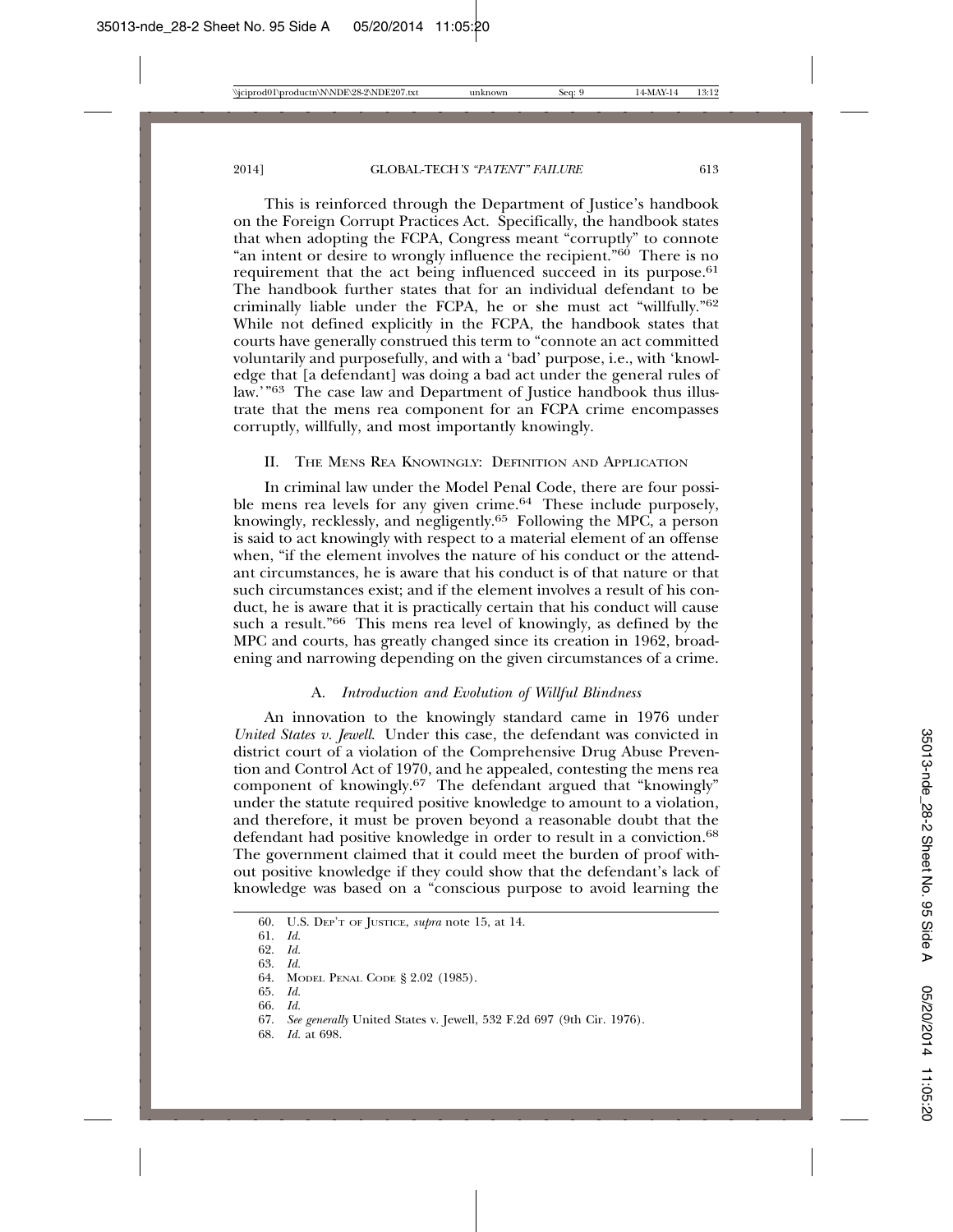truth."69 The court upheld the side of the government, stating, "If a party has suspicion aroused but then deliberately omits to make further enquiries, because he wishes to remain in ignorance, he is deemed to have knowledge."70 If a statute specifically states that positive knowledge is required under its definition of "knowingly", then nothing less than that will do. However, "knowingly" otherwise can be considered to include the mental state where "the defendant is aware that the fact in question is highly probable but consciously avoids enlightenment"; in this way, the statute can be satisfied by such proof.<sup>71</sup> This case was therefore a landmark in the sense that for the first time, willful blindness was held as the equivalent of knowledge. "Knowingly" as a mens rea component, thus, can refer to either positive knowledge or willful blindness to the crime or an element of the crime.

#### B. *Willful Blindness and the FCPA*

As applied to the FCPA, it is important to look to the statute's exact language to determine whether willful blindness is included in the statute's mens rea. In the FCPA's original form, the mens rea element was mere negligence. Congress eliminated this standard in 1988 and used the knowing standard instead. Under the bribery provisions of the FCPA, the mens rea component standard is corruptly and willfully, which according to *United States v. Kay*, referenced previously, is the equivalent of knowingly. Following a conference report on the FCPA, this corruptly/willfully/knowingly standard covers both actual knowledge as well as conscious disregard or deliberate indifference.72 In particular, the Report stated,

The conferees intend that the requisite "state of mind" for this category of offense include a "conscious purpose to avoid learning the truth." Thus, the "knowing" standard adopted covers both prohibited actions that are taken with "actual knowledge" of intended results as well as other actions that, falling short of what the law term "positive knowledge" nevertheless evidences a conscious disregard or deliberate ignorance of known circumstances that should reasonably alert one to the high probability of violations of the act.73

Congress thus adopted a standard for the FCPA's mens rea recognizing that actual knowledge may not be required. Instead, an awareness of a "high probability" of an illegal action, coupled with a "deliberate" decision to avoid gaining information and consciously avoiding the truth can suffice.<sup>74</sup> Nowhere in the legislative history is

<sup>69.</sup> *Id.* at 701.

<sup>70.</sup> *Id.* at 700, *quoting* GLANVILLE L. WILLIAMS, CRIMINAL LAW: THE GENERAL 157 (2d ed. 1961).

<sup>71.</sup> *Id.* at 704.

<sup>72.</sup> H.R. REP. NO. 100-576, pt. 1, at 919–20 (1977).

<sup>73.</sup> *Id. See also* Paul T. Friedman & Ruti Smithline, *Is "Conscious Avoidance" Sufficient to Establish Knowledge Under the FCPA?*, BUS. L. TODAY, Feb. 2012, at 1.

<sup>74.</sup> *Id*. at 1.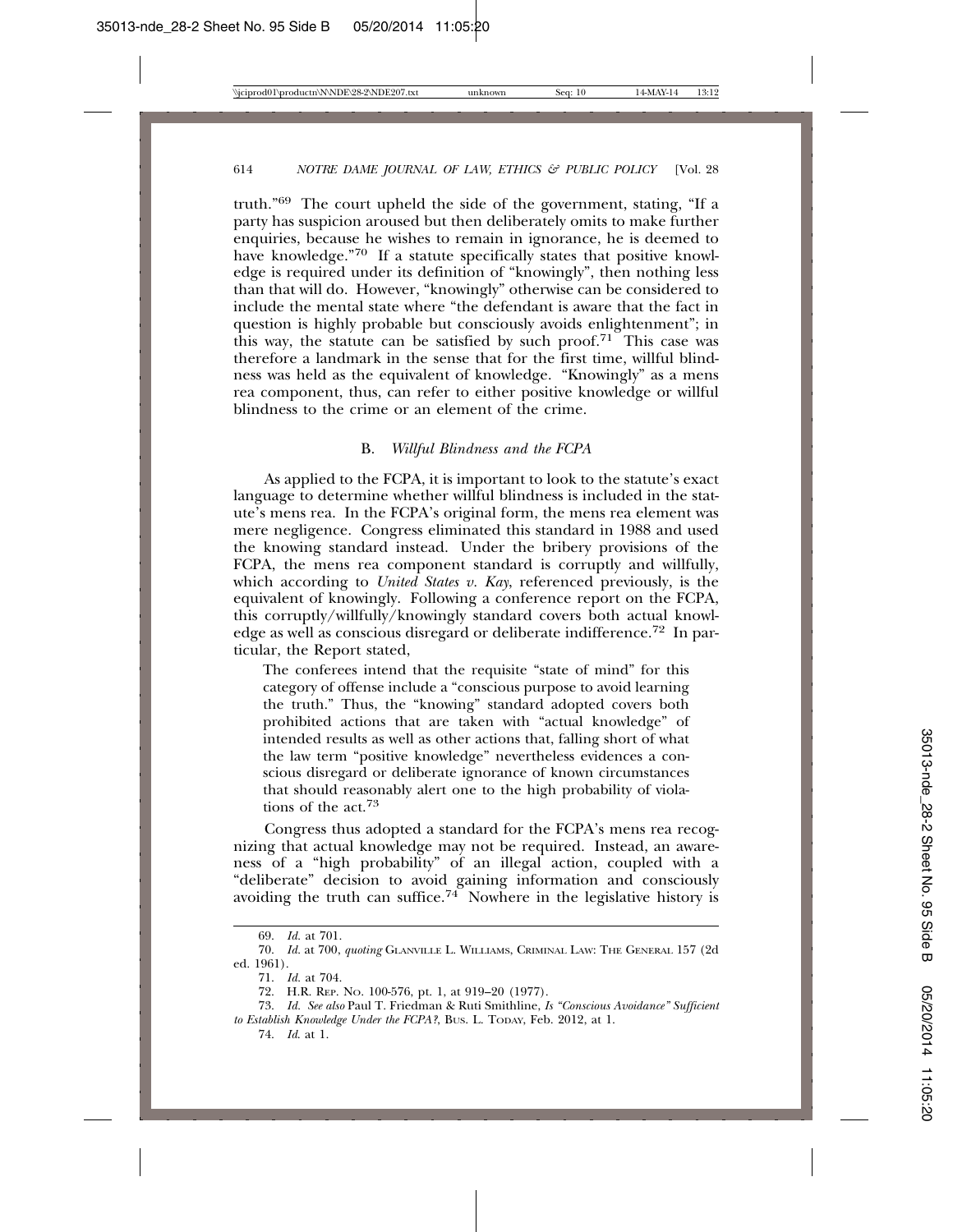there a requirement for any concrete evidence of affirmative steps taken to avoid learning a fact. As such, the FCPA, under its mens rea, encompasses the "knowingly" standard of intent, which has been defined to include willful blindness.

#### C. *Difficulties with the Willful Blindness Standard*

The emphasis on what the knowing standard of mens rea encompasses under the Foreign Corrupt Practices Act is important as it can serve as a gateway to prosecutions. A too liberal or too broad knowledge standard could make prosecutions much easier under the Act, which could ultimately negatively impact American businesses. In particular, the original standard under the FCPA when it was enacted in 1977, stated that knowledge meant "while knowing or having reason to know."75 Critics strongly opposed this standard, stating it was much too vague and fearing that it would "totally cripple U.S. corporate activities in certain countries."76 In response to this criticism, Congress narrowed the knowing requirement to what it is today: specifically, corruptly and knowingly, also including willful blindness. Despite these legislative changes however, there still exists a great amount of uncertainty as to what level of knowledge is needed exactly for prosecutions under the FCPA. If the standard is construed too narrowly and requires a high level of knowledge, prosecutions will become more difficult and corporations could potentially get away with bribery. If the standard is too broad and requires lower levels of knowledge, the opposite effect will occur. If there is just general uncertainty, legislative intent could be forgotten, leading to inconsistent judicial guidance and haphazard prosecutions.

The theory behind the willful blindness standard illustrates some of the problems in its application. According to one commentator, "[c]ourts and criminal law scholars have struggled for decades to sort out the relationship between the basic concept of knowledge . . . and the concept of 'willful blindness.'"77 There are a number of reasons why this is the case. Firstly, such difficultly might stem from the fact that the willful blindness standard is "more of a technical, stipulative term of legal art with no precise analogue in everyday speech." $78$  Consequently, confusion arises with the theory of the doctrine as to whether the willful blindness standard is an alternative to positive knowledge or a species of positive knowledge.79 The difference lies in whether an individual is said to have positive knowledge or not when attempting to prove she was willfully blind. If willful blindness is an alternative, then

<sup>75.</sup> Gary P. Naftalis, *Navigating the Foreign Corrupt Practices Act*, 8 NO. 26 ANDREWS DERIVATIVES LITIG. REP. 11, 18 (2002).

<sup>76.</sup> *Id.*

<sup>77.</sup> Jonathan L. Marcus, *Model Penal Code Section 2.02(7) and Willful Blindness*, 102 YALE L.J. 2231, 2231 (1993).

<sup>78.</sup> Douglas N. Husak & Craig A. Callender, *Willful Ignorance, Knowledge, and the "Equal Culpability" Thesis: A Study of the Deeper Significance of the Principle of Legality*, 1994 WIS. L. REV. 29, 35 (1994).

<sup>79.</sup> *Id.* at 34–35.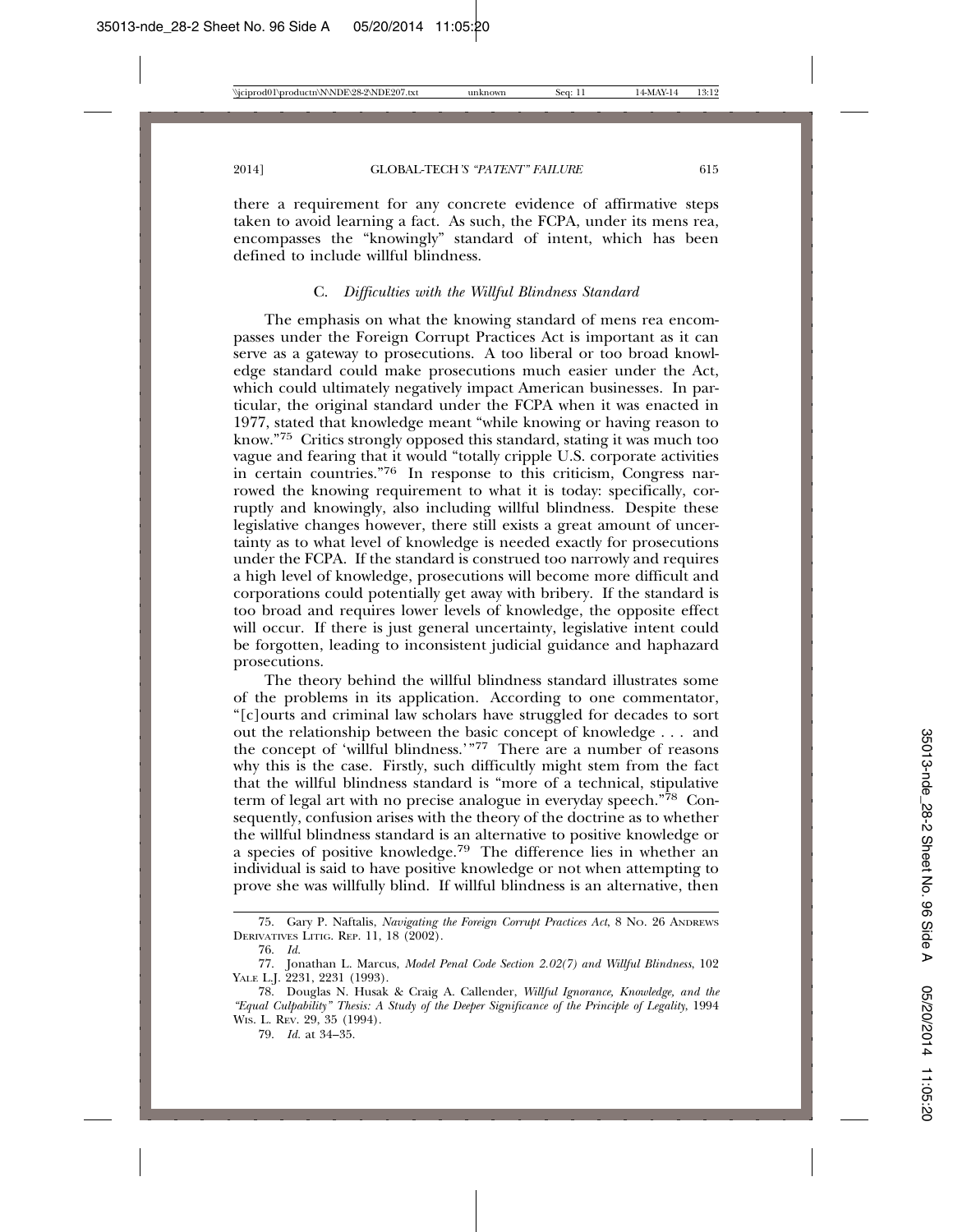the defendant does not need to have any positive knowledge. If willful blindness is a species, then the defendant does. This choice impacts the level of proof necessary, as a requirement of positive knowledge would be harder to prove.

These difficulties likely undergirded the formation of the Model Penal Code (MPC), in that the drafters of the MPC took a different approach to willful blindness than common law based on such evidentiary issues. Under common law, which employs a strict definition of knowledge, willful blindness is considered an alternative to a positive knowledge mens rea.80 The MPC, on the other hand, employs a broader knowledge definition. In particular, willful blindness was not viewed as "actual knowledge disguised by pretended ignorance" meaning positive knowledge still existed; instead, one who is willfully blind is considered to be "one who acts with a high level of awareness of a particular fact."81 According to one commentator, the drafters of the MPC may have predicted the difficulties that a requirement of willful blindness creates in terms of evidence required for proof.82 Under the common law approach, evidence is required to reveal that the defendant consciously avoided a certain fact, did not care enough to investigate, or had actual knowledge of the fact. Under the MPC, this is not necessary; it must only be shown that the defendant committed the prohibited act, and that the defendant possessed a high level of awareness of the facts in question.83 Such an approach is, therefore, much easier, and such a straightforward application of the MPC should therefore be adopted in all courts.84

Further, willful blindness can be used as a substitute for positive knowledge, as the MPC maintains, because the two are moral equivalents.85 In particular, following the theorists Professor Perkins and Professor Boyce, "[n]o honest person would deliberately fail to find out the truth for fear of learning that what he was thinking of doing would violate the law."86 In this way, a person who deliberately ignores or avoids trying to find out the truth is just as blameworthy as an individual who had knowledge of a particular crime. Thus, the approach of the MPC using willful blindness as a substitute or alternative to positive knowledge is in theory justified.

Such a theoretical debate impacts the way in which courts apply the willful blindness standard. Since *United States v. Jewell*, all federal circuits have employed willful blindness doctrines.87 In fact, virtually all

- 83. *Id.* at 2237–38.
- 84. *Id.* at 2253.

<sup>80.</sup> *Id.* at 36. *See also* John N. Gallo & Daniel M. Greenfield, The Corporate Criminal Defendant's Illusory Right to Trial: A Proposal for Reform, 28 NOTRE DAME J.L. ETH-ICS & PUB. POL'Y 525 (2014) (advocating reform for the corporate criminal liability process).

<sup>81.</sup> Marcus, *supra* note 77, at 2235.

<sup>82.</sup> *Id.* at 2237.

<sup>85.</sup> Husak & Callender, *supra* note 78, at 54.

<sup>86.</sup> *Id.* at 54 (*quoting* ROLLIN M. PERKINS & RONALD N. BOYCE, CRIMINAL LAW 873 (3d ed. 1982)).

<sup>87.</sup> O'MALLEY, *supra* note 45 at § 17:09.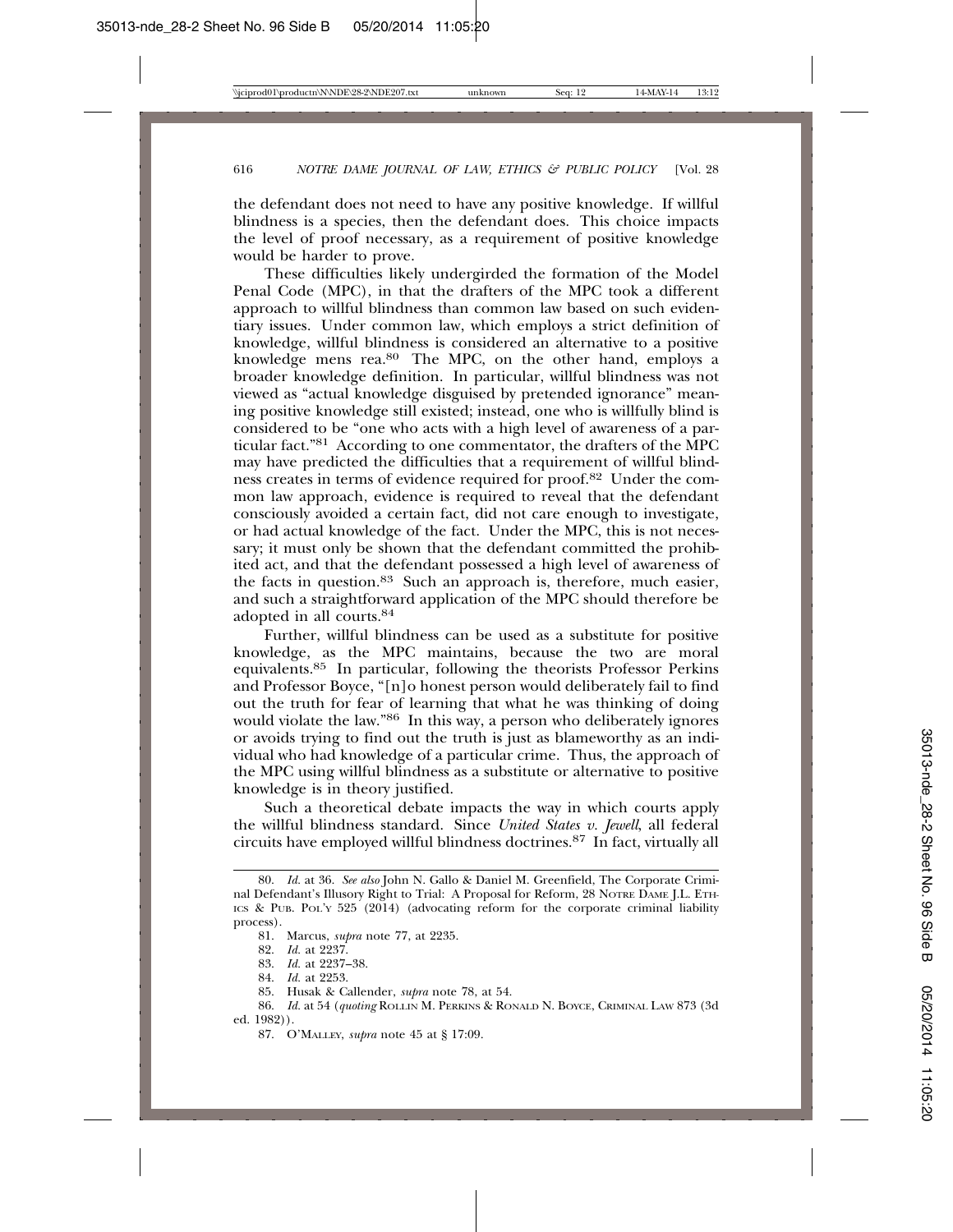courts and commentators agree that the mental state of willful blindness is sufficient to satisfy the requirements of the mens rea of knowingly.88 The willful blindness or deliberate ignorance instruction generally is defined in the Federal Jury Instructions as:

The government may prove that Defendant acted "knowingly" by proving, beyond a reasonable doubt, that this defendant deliberately closed *[his] [her]* eyes to what would otherwise have been obvious to *[him] [her]*. No one can avoid responsibility for a crime by deliberately ignoring what is obvious. A finding beyond a reasonable doubt of an intent of Defendant to avoid knowledge or enlightenment would permit the jury to find knowledge. Stated another way, a person's knowledge of a particular fact may be shown from a deliberate or intentional ignorance or deliberate or intentional blindness to the existence of that fact.89

Following the establishment of this intent element under *United States v. Jewell*, it was understood that such an instruction should only be given to the jury "when a defendant claims a lack of guilty knowledge and there are facts in evidence that support an inference of deliberate ignorance."<sup>90</sup>

However, the circuit courts differ in the amount that they make use of the willful blindness jury instruction and many of the definitions across the circuits seem to conflict. Under *United States v. Azubike* decided in the First Circuit, the trial court stated that to infer knowledge under willful blindness, two things must be established: "first, that [the defendant] was aware of the high probability of the fact in question, second, that [the defendant] consciously and deliberately avoided learning of that fact."91 This was furthered in *United States v. Lizardo*, where the required elements to allow an instruction for willful blindness were stated as, "[1] a defendant claims a lack of knowledge, [2] the facts suggest a conscious course of deliberate ignorance, and [3] the instruction, taken as a whole, cannot be misunderstood as mandating an inference of knowledge."92 In both instances, direct evidence of willful blindness was not required; instead, it was sufficient to show warning signs that call out for investigation or reveal "flags" of suspicion.

Confusion arises under the Second Circuit as to whether a conscious avoidance instruction must include whether the defendant actually believed or did not believe the existence of a particular fact, stating:

This court has repeatedly emphasized that, in giving the conscious avoidance charge, the district judge should instruct the jury that knowledge of the existence of a particular fact is established (1) if

<sup>88.</sup> Husak and Callender, *supra* note 78, at 33–34.

<sup>89.</sup> O'MALLEY, *supra* note 45 at § 17:09.

<sup>90.</sup> United States v. McAllister, 747 F.2d 1273, 1275 (9th Cir. 1984).

<sup>91.</sup> United States v. Azubike, 564 F.3d 59, 63 (1st Cir. 2009).

<sup>92.</sup> United States v. Lizardo, 445 F.3d 73, 85–86 (1st Cir. 2006) (*quoting* United States v. Epstein, 426 F.3d 431, 440 (1st Cir. 2005)).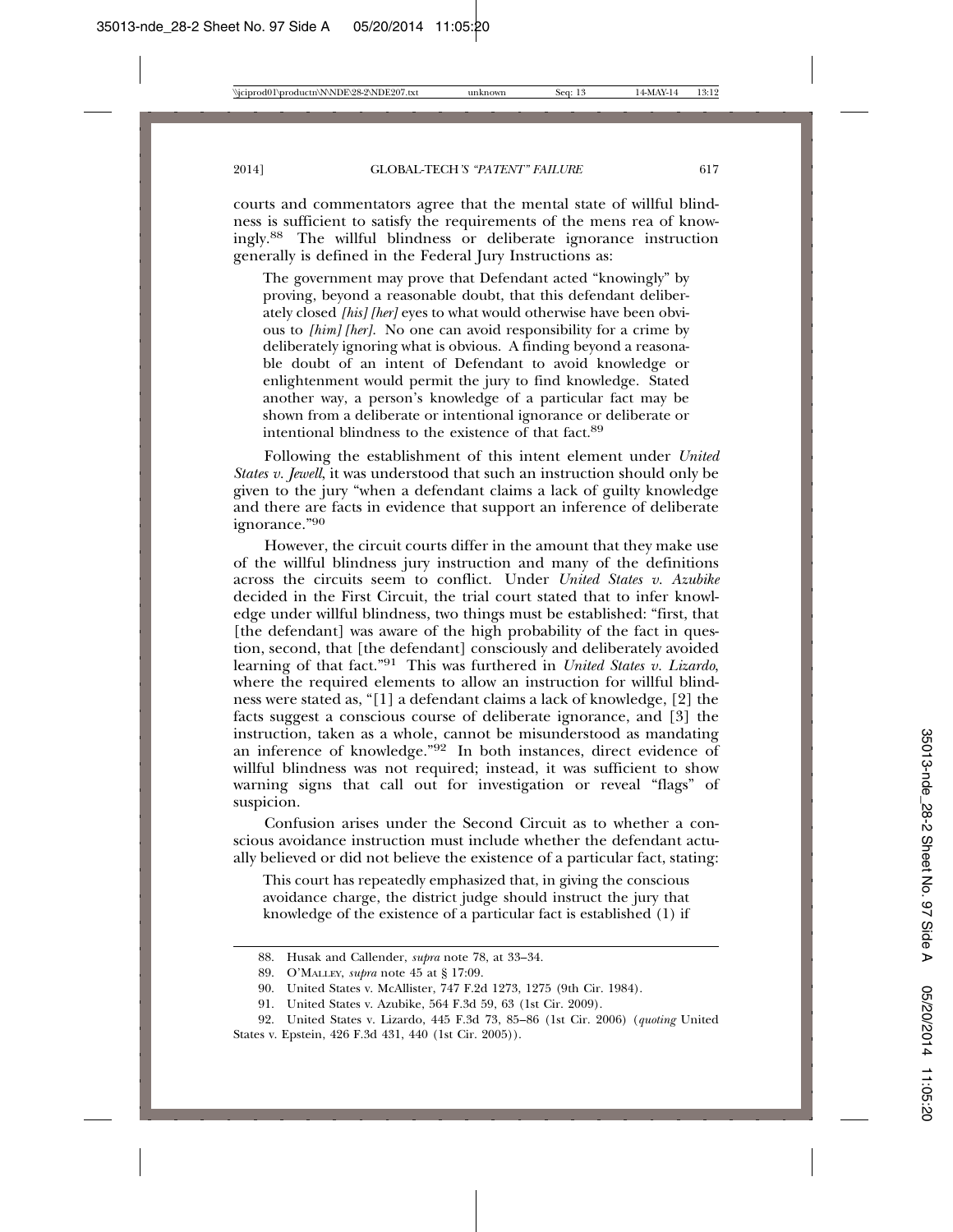a person is aware of a high probability of its existence, (2) unless he actually believes that it does not exist.<sup>93</sup>

Accordingly, the Fifth Circuit wished to establish that this definition was not to be confused with a finding of negligence stating:

Because the instruction permits a jury to convict a defendant without a finding that the defendant was actually aware of the existence of illegal conduct, the deliberate ignorance instruction poses the risk that a jury might convict the defendant on a lesser negligence standard—the defendant *should* have been aware of the illegal conduct.94

Additionally, some circuits employ the MPC definition of willful blindness that the defendant must ignore a high probability that the disputed fact exists. Further, the MPC employs the concept that knowledge cannot be established if the defendant "actually believes" that the disputed fact does not exist. Other circuits do not follow this. For example, no Sixth Circuit case has required this concept to be included in jury instructions surrounding deliberate ignorance.

To complicate the issue even further, confusion comes from the idea that deliberate ignorance can be seen in two ways: first, through overt physical acts and second, through purely cognitive avoidance.<sup>95</sup> Courts acknowledge "[t]he ostrich instruction is designed for cases in which there is evidence that the defendant, knowing or strongly suspecting that he is involved in shady dealings, takes steps to make sure that he does not acquire full or exact knowledge of the nature and extent of those dealings."<sup>96</sup> However, there are also instances where the defendant does not actually do anything physically to avoid learning, but instead mentally cuts off curiosity by an effort of will. In these instances, there is no "outward physical manifestation of an attempt to avoid facts"; however, the deliberate effort to avoid learning the truth is still present.<sup>97</sup> This makes such an individual equally guilty, but courts have had some difficulty in applying the willful blindness standard in such instances, particularly as this illustrates that the willful blindness mens rea is a subjective mental state, not necessarily evidenced by objective actions. It is also important to again note that none of the commentators' or courts' definitions of willful blindness require any kind of showing of evidence of objective, deliberate steps taken to avoid knowing.

#### III. <sup>G</sup>LOBAL-TECH APPLIANCES

Amidst this landscape of legal uncertainty comes the recently decided Supreme Court case, *Global-Tech Appliances v. SEB*, which greatly alters previous conceptions of the application of the willful blindness standard. While this case lies in the civil arena in that it deals

97. *Id*.

<sup>93.</sup> United States v. Shareef, 714 F.2d 232, 233 (2d Cir. 1983).

<sup>94.</sup> United States v. Lara-Velasquez, 919 F.2d 946, 951 (5th Cir. 1990).

<sup>95.</sup> O'MALLEY, *supra* note 45 at § 17:09.

<sup>96.</sup> United States v. Giovannetti, 919 F.3d 1223, 1228 (7th Cir. 1990).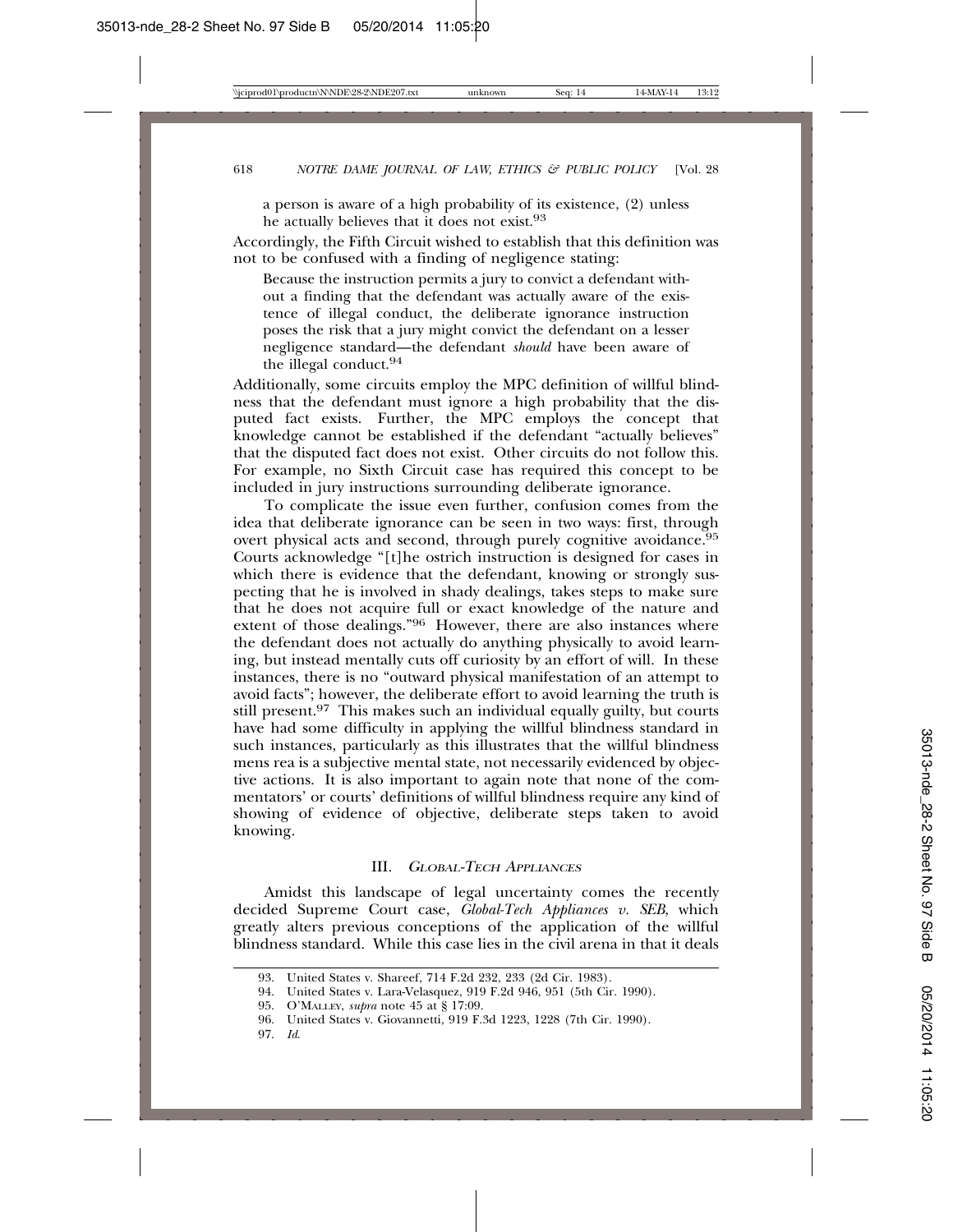with a patent infringement dispute, the Court directly addresses the elements necessary for a finding of willful blindness, basing their decision in the development of the standard in criminal law. With the Court's imposition of particular elements, the application of the willful blindness standard in the future may greatly change.

In *Global-Tech*, the company SEB invented an innovative deep fryer, obtained a patent in the United States for its design, and began selling the product domestically and abroad.98 After SEB began selling the fryers, Sunbeam Products asked defendant Pentalpha Enterprises, a Hong Kong home appliance maker and wholly-owned subsidiary of defendant Global-Tech Appliances, to create fryers that matched particular specifications.99 In creating the requested fryer, Pentalpha purchased an SEB fryer that was made for a foreign market and thus had no evidence of U.S. patenting, and mimicked the fryer's design except for the cosmetic features.<sup>100</sup> Pentalpha then retained an attorney to conduct a right-to-use study, without informing him that the fryer was a copy of SEB's product, and the attorney issued an opinion letter stating that the fryer did not infringe any patents that he had found.101 Pentalpha then started to sell their fryers to Sunbeam, which resold them in the United States under its own trademarks and with a price that undercut SEB.102

Accordingly, SEB filed for patent infringement against Sunbeam and the case was settled.103 Pentalpha, despite being notified of the lawsuit, continued to sell its fryers to other companies.104 SEB therefore filed another lawsuit against Pentalpha alleging violations of 35 U.S.C. § 271(b) relating to active inducement of patent infringement.<sup>105</sup> This statute requires a finding of knowledge, specifically that "the alleged infringer knew or should have known that his actions would induce actual infringements."106 The district court found for SEB, but Pentalpha appealed claiming there was no evidence that they knew of any patent infringement.<sup>107</sup> The Federal Circuit affirmed, holding that although there was no direct evidence that Pentalpha knew of SEB's patent before it received notice of the Sunbeam suit, there was adequate proof that it deliberately disregarded a known risk that SEB had a protective patent.<sup>108</sup> They held this disregard as a form of actual knowledge.

The case was then appealed again and the Supreme Court granted review. Pentalpha continued to argue that active inducement liability under § 271(b) requires more than deliberate indifference and instead

|  | 98.   Global-Tech Appliances, Inc. v. SEB, 131 S. Ct. 2060, 2064 (2011). |  |  |  |  |  |  |  |  |  |
|--|--------------------------------------------------------------------------|--|--|--|--|--|--|--|--|--|
|--|--------------------------------------------------------------------------|--|--|--|--|--|--|--|--|--|

99. *Id.*

- 100. *Id.*
- 101. *Id.* 102. *Id.*
- 103. *Id.*
- 104. *Id*.
- 105. *Id.*
- 106. *Id.*
- 107. *Id.*
- 108. *Id.* at 2065.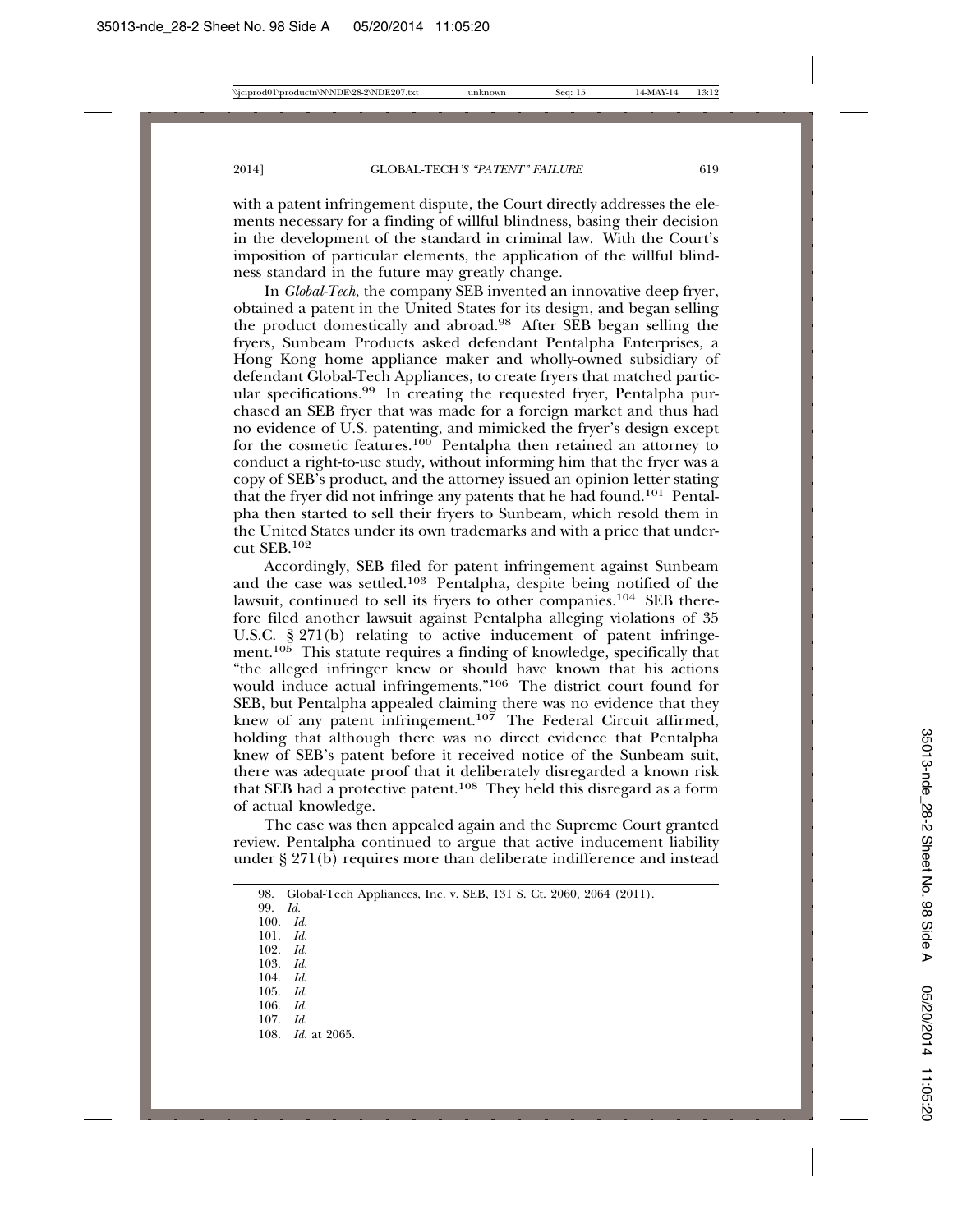requires actual knowledge. The Supreme Court evaluated this argument, first by reviewing the text of the statute, which they found to be inconclusive, then by looking back through case law where they found that *Aro Manufacturing Co. v. Convertible Top Replacement Co.*, resolved the question at issue.109 Specifically, a badly fractured majority in *Aro Manufacturing* stated that knowledge was required for patent infringement, specifically under § 271(c), which the Supreme Court in *Global-Tech* took to apply to  $\frac{8}{9}$  271(b) as well.<sup>110</sup> As such, the Court held that induced infringement under § 271(b) requires knowledge that the induced acts resulted in patent infringement.<sup>111</sup>

The majority then assessed the propriety of using the deliberate indifference or willful blindness doctrine. After looking back through criminal law's history, the majority stated, "Given the long history of willful blindness and its wide acceptance in the Federal Judiciary, we can see no reason why the doctrine should not apply in civil lawsuits for induced patent infringement . . . ."112 However, the Supreme Court did not agree with the way in which the Federal Circuit applied the standard. This is where the innovation in willful blindness emerges. The Supreme Court stated that there must be two basic requirements to a willful blindness standard.113 First, the defendant must subjectively believe that there is a high probability that a fact exists and second, it must be shown that the defendant took deliberate steps to avoid learning that fact.114

The first prong of the standard remains fairly consistent with prior formulations of the willful blindness standard. The innovation comes with the second part, particularly that the defendant must take deliberate actions to avoid learning of that fact. This requires a much more stringent proof of culpability than the prior deliberate indifference standard formulations and surpasses both recklessness and negligence. The first prong of a high degree of certainty has been used, sometimes with slightly different constructions, in courts since the inception of the willful blindness standard. The second prong, however, has not. This requirement for deliberate action not only completely eliminates the form of willful blindness that is purely cognitive, but also requires evidence that will likely be very difficult to provide, no matter the subject matter of the case. The addition of this second prong raises a plethora of problems, including questions as to what type of evidence will suffice to meet the new standard. In attempting to clarify the willful blindness standard to make it easier and more concrete to apply, it seems the Supreme Court unfortunately had the opposite effect, creating a host of issues and making the standard even trickier.

- 113. *Id.*
- 114. *Id.*

<sup>109.</sup> *Id.* at 2068.

<sup>110.</sup> *Id. See also* Aro Mfg. Co. v. Convertible Top Replacement Co., 377 U.S. 476 (1964).

<sup>111.</sup> *Global-Tech Appliances, Inc*., 131 S. Ct. at 2068.

<sup>112.</sup> *Id.* at 2069–70.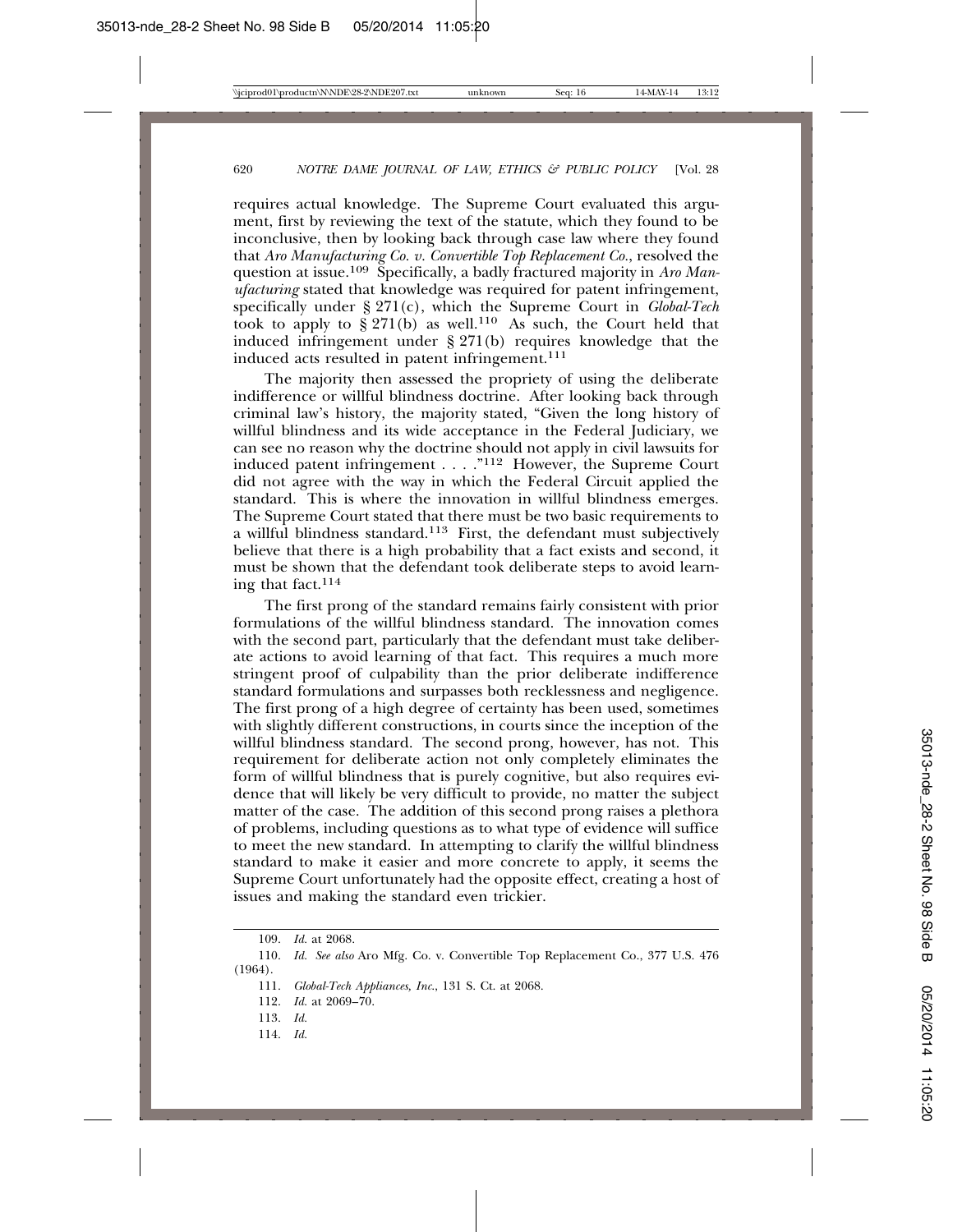Ultimately, the Supreme Court affirmed the lower courts and held that there was sufficient evidence that Pentalpha acted with a willfully blind intent, even when considered under the new standard.115 The evidence the majority cited was a string of inferences that stated because the fryer was an innovation in the United States, one would expect it to have a patent, as any superior product would in such a market.116 The fact that Pentalpha copied all but the cosmetic features of the fryer showed that they knew the technology was something special and therefore valuable. The Court also states that it was telling that Pentalpha not only chose to copy an overseas version of the fryer despite its intention to sell in the United States, but also did not tell their patent attorney that they had copied anything.117 This evidence combined, the Court states, "was more than sufficient for a jury to find that Pentalpha subjectively believed there was a high probability that SEB's fryer was patented, [and] that Pentalpha took deliberate steps to avoid knowing that fact," therefore willfully blinding itself to the infringement.<sup> $118$ </sup>

While the Court in *Global-Tech* upheld a finding of knowledge under a theory of willful blindness, the re-defining the Court did to the standard will most likely make it more difficult to prosecute using willful blindness in the future. This is because providing specific evidence that tangible steps were taken to avoid learning a given fact is a heavy burden. It will likely be very difficult to provide such evidence, especially in corporations where a lot of work is done behind closed doors. To extrapolate further, statutes containing a knowledge mens rea will become more difficult to prosecute. Unless knowledge is specifically defined in the language of the statute, it will include positive knowledge and willful blindness as an alternative. Because *Global-Tech* heightened the requirements necessary for willful blindness, a finding of knowledge mens rea will become more difficult to prove, ultimately frustrating prosecution strategies and court analyses.

#### IV. APPLICATIONS OF <sup>G</sup>LOBAL-TECH

The impact of *Global-Tech* and its alteration of the willful blindness standard is already reflected in many recent lower court decisions. Since *Global-Tech* was decided in 2011, nearly 130 cases have utilized the language of the opinion as a citing reference, applying and examining the new willful blindness standard, and grappling with the best way to follow the rigid elements and heightened standard, specifically prong two. While these cases span a variety of subject matters, encompassing both criminal and civil causes of action, many reflect the difficulty in providing the correct type of evidence now necessary for a finding of willful blindness based on the new language and standard. Some cases simply are unable to provide sufficient evidence of "deliberate steps,"

<sup>115.</sup> *Id.* at 2072.

<sup>116.</sup> *Id.* at 2071.

<sup>117.</sup> *Id*.

<sup>118.</sup> *Id.* at 2072.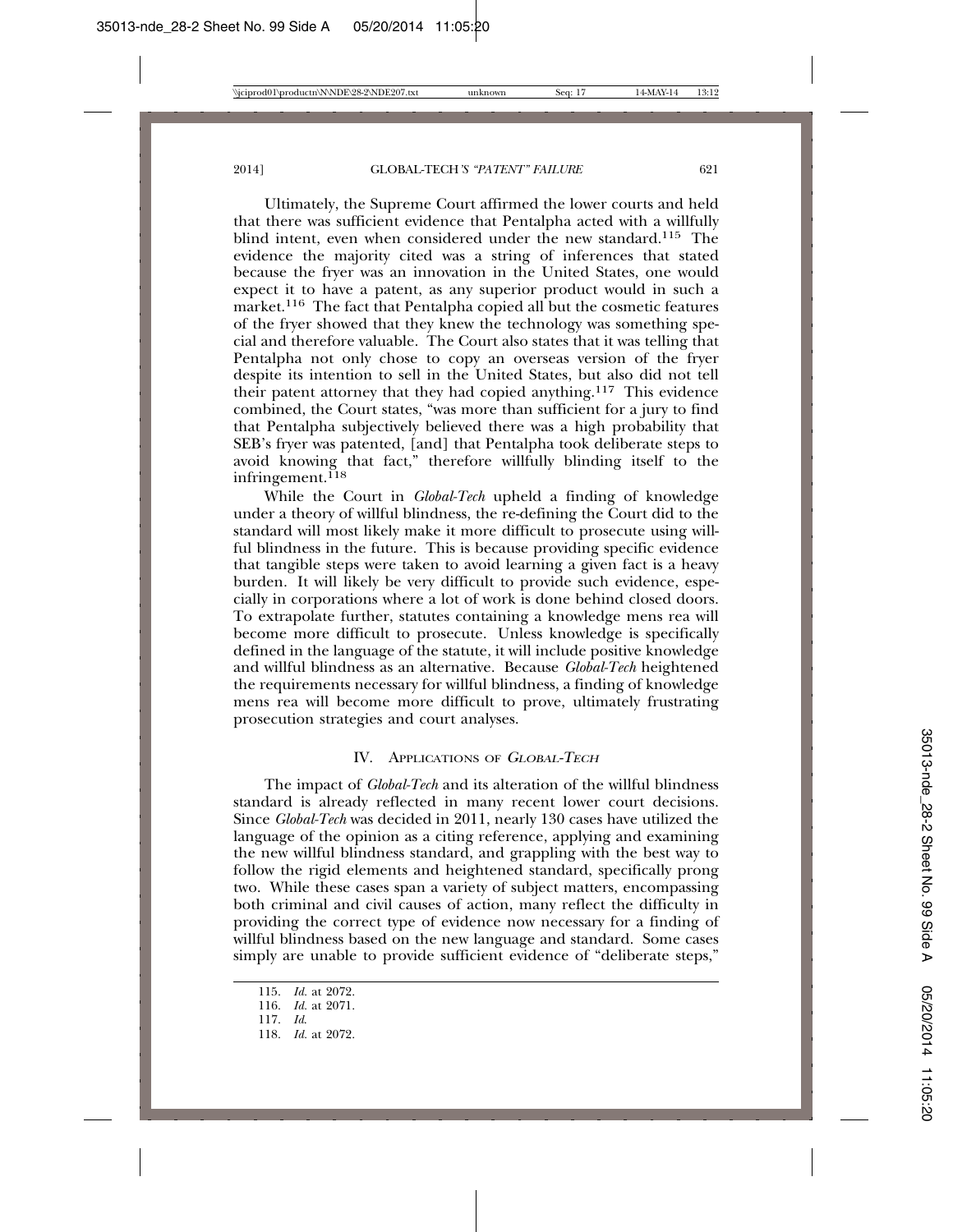others refuse to apply *Global-Tech* and differentiate it on a technicality, and others yet ignore the "deliberate steps" second prong requirement or restate the *Global-Tech* standard in a way to make the burden of proof easier to meet.

A number of these cases were simply unable to establish a finding of knowledge, due to the heightened requirements under *Global-Tech*. In *Bose Corp. v. SDI Technologies*, Bose commenced an action against SDI for allegedly infringing a patent involving interactive sound reproducing.119 After citing the new *Global-Tech* standard, the court stated, "Arguably, this intent standard makes patent prosecutions more difficult."120 SDI was not found as infringing as no knowledge could be established.121 Instead, the facts were taken to construe that SDI did not have the requisite intent and the court concluded that, "Bose cannot prove the specific intent necessary to proceed to trial on contributory infringement or inducement" and that "Bose has not shown that SDI knew . . . ."122 This difficulty can also be seen in *MONEC Holding v. Motorola*, where a patent owner brought an infringement action for a flat electronic device housing a processing system.<sup>123</sup> The court specifically stated that to state a claim for willful blindness, a complaint must identify affirmative actions taken by the defendant to "avoid gaining actual knowledge of the patent-in-suit  $\ldots$ ."<sup>124</sup> The majority held that the plaintiffs did not provide sufficient evidence to establish knowledge or willful blindness, and that the "allegations are insufficient to establish 'active efforts by an inducer' to avoid knowledge  $\dots$ ."<sup>125</sup> Finally, in *Mikkelson Graphic,* the plaintiff was not even able to pass summary judgment on the case because "there [was] no evidence that [the defendant] deliberately shielded itself from clear evidence that the acts it induced constituted patent infringement."126 Concrete behavior that "avoids knowledge" is thus a difficult fact to prove and establish in court.

Alternatively, some cases have simply refused to apply *Global-Tech* or extend its holding, ostensibly due to its difficult application, though the subject matter seems relevant. For example, in *Sovereign Military*, a Catholic order brought an action against a non-Catholic religious order for trademark infringement, false advertising, unfair competition, and deceptive trade practices.127 Although the court cited the *Global-Tech*

121. *Id.* at \*11.

122. *Id.*

123. MONEC Holding AG v. Motorola Mobility, Inc., 897 F. Supp. 2d 225, 228 (D. Del. 2012).

124. *Id.* at 230.

125. *Id.* at 234 (quoting Global Tech Appliances, Inc. v. SEB S.A., 131 S. Ct. 2060, 2071 (2011)).

126. Mikkelson Graphic Engineering, Inc. v. Zund America, Inc., No. 07-C-0391, 2011 WL 6122377, at \*7 n.3 (E.D. Wis. Dec. 8, 2011).

127. Sovereign Military Hospitaller v. Florida Priory, 702 F.3d 1279 (11th Cir. 2012).

<sup>119.</sup> Bose Corp. v. SDI Technologies Imation Corp., No. 09-11439-WGY, 2012 WL 2862057, at \*1 (D. Mass. July 10, 2012).

<sup>120.</sup> *Id.* at \*9.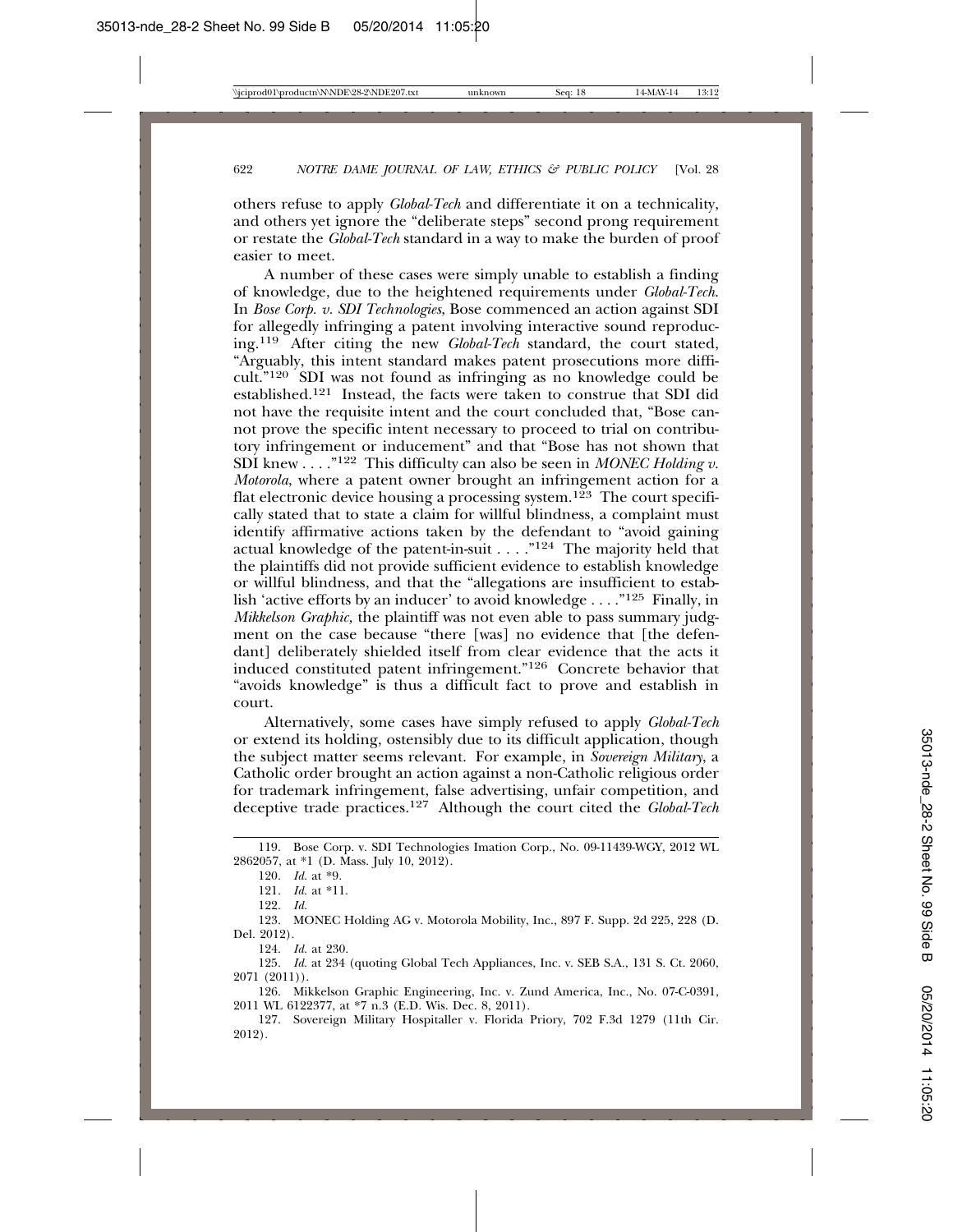standard, the majority refused to apply it, stating, "It was error to look to [*Global-Tech*] for the applicable standard to analyze a claim for fraud on the PTO" and cautioned against applying patent standards to a trademark case.<sup>128</sup> It held, "[t]o the extent the district court relied on the inapplicable 'willful blindness' standard to find the required intent to deceive the PTO, it erred."129 Despite this case being in the realm of intellectual property rights, the court did not wish to allow a finding of willful blindness. Perhaps this is because the evidence required under that standard is too difficult to prove, illustrating another way the courts have had difficulties in applying *Global-Tech*.

Additionally, a third set of cases uses the *Global-Tech* standard, but states it in varying terms so as to make the required evidence easier to provide. This can be seen in *United States v. Jinwright*, where the defendants were convicted of conspiracy to defraud the United States, tax evasion, and other charges.<sup>130</sup> The district court issued a willful blindness jury instruction, which the defendant stated was in error as there was not sufficient evidence to warrant such an instruction.<sup>131</sup> While citing *Global-Tech*, the standard the court used was that knowledge could be proven by establishing that the defendant "deliberately shielded himself from clear evidence of critical facts that are strongly suggested by the circumstances."132 The evidence must just support "an inference that a defendant was subjectively aware of a high probability" of the existence of the crime.133 This varies from the *Global-Tech* standard, which held that there must be first, a subjective belief that there is a high probability that a fact exists, and second, that deliberate steps have been taken to avoid learning that fact. The court in *Jinwright* seems to just ignore this second component.

The second component was likely ignored because of the extreme confusion surrounding what type of evidence is even necessary to meet the standard. Following the exact wording of *Global-Tech*, the defendant "must take deliberate actions to avoid learning of that fact."<sup>134</sup> Such behavior would likely include deleting emails, shredding files, telling someone to destroy evidence, or destroying records. As the standard explicitly says "deliberate" this would most likely not cover omissions, which by definition is the neglect of a duty or the failure to carry out an act.135 The law must impose a specific duty which a person ignores in order to qualify as an omission and create criminal liability. The FCPA imposes no such duty to investigate in its bribery provisions. As such, simply failing to investigate or failing to look into things further, even when there is a suspicion of wrongdoing, would not fulfill the second prong of the *Global-Tech* standard. Instead, it would only point to the

135. BLACK'S LAW DICTIONARY 1086 (9th ed. 2009).

<sup>128.</sup> *Id.* at 1291.<br>129. *Id.* at 1292.

*Id.* at 1292.

<sup>130.</sup> United States v. Jinwright, 683 F.3d 471 (4th Cir. 2012).

<sup>131.</sup> *Id.* at 478.

<sup>132.</sup> *Id.* at 478–79.

<sup>133.</sup> *Id.* at 479 (quoting United States v. Poole, 640 F.3d 114, 122 (4th Cir. 2011).

<sup>134.</sup> Global-Tech Appliances, Inc. v. SEB, 131 S. Ct. 2060, 2070 (2011).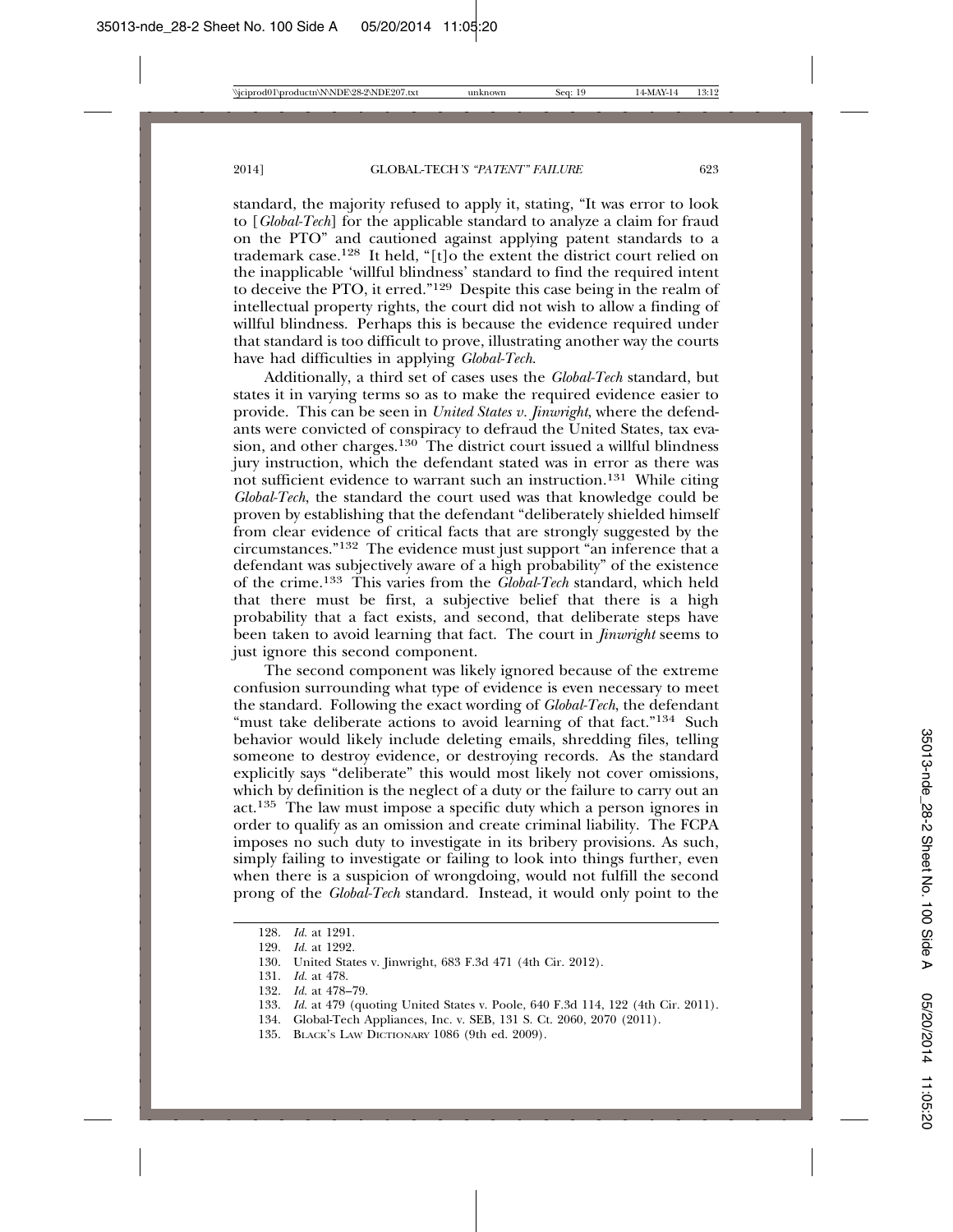first prong that the defendant subjectively believes there is a high probability that a fact exists. It seems that only very rarely will such concrete evidence be available so as to prove the second prong under *Global-Tech*.

Accordingly, since the holding in *Global-Tech*, the lower courts have struggled with the best way to apply the new willful blindness standard, particularly the second prong requiring evidence of deliberate steps. Some courts face the issue head-on and the plaintiff is simply left without a case, as they are unable to provide sufficient evidence of discrete steps taken to avoid learning a fact. Others use questionable circumstantial evidence to meet the burden of proof. Other courts avoid *Global-Tech* altogether, declining to apply the standard in similar subject matter cases, and still others state the standard in a different way so as to avoid the harsh requirements. Each of these cases illustrates the difficulties courts have had in applying the willful blindness standard under *Global-Tech*, and these difficulties will likely increase as time goes on.

#### A. *Implications of* Global-Tech *on the FCPA*

These issues will plague the application and enforcement of the Foreign Corrupt Practices Act, a troublesome notion given the Act's importance in combating bribery and corporate crime. Since the inception of the Act, prosecutions have been proliferating, illustrating the inherent and pervasive nature of bribery. In particular, since 1978, there have been more than two hundred cases covering activity in eighty different countries raised by the Department of Justice against corporations and individuals on FCPA grounds.136 Particularly, in the last few years, the focus on FCPA prosecutions by the government has increased dramatically, resulting in a skyrocketing increase of FCPA prosecutions.137 Culminating in the most recent case currently being brought against Wal-Mart, these cases have cost corporations nearly half a billion dollars in internal investigations.<sup>138</sup> FCPA probes have resulted in a number of astounding government settlements with several different companies; for example, Siemens AG settled for nearly \$800 million.<sup>139</sup> Combined across all sectors of industry, nearly \$4.5 billion in penalties have been collected. While the United States is only one of a number of nations that bans bribery overseas, it is the country that has brought by far the most cases compared to anywhere else with more than 100 companies under investigation.<sup>140</sup> This strongly illustrates the inherent and pervasive nature of bribery and corruption in American corporations, particularly by the number of instances of bribery found across companies in all industries.

<sup>136.</sup> *Where the Bribes Are*, MINTZ GROUP*,* http://fcpamap.com/ (last updated July 11, 2013).

<sup>137.</sup> John Ashcroft & John Ratcliffe, *The Recent and Unusual Evolution of an Expanding FCPA*, 26 Notre Dame J.L. Ethics & Pub. Pol'y 25, 26 (2012).

<sup>138.</sup> Joe Palazzolo, *FCPA Inc.: The Business of Bribery*, WALL ST. J., Oct. 2, 2012, at B1. 139. *Id.*

<sup>140.</sup> *Id.*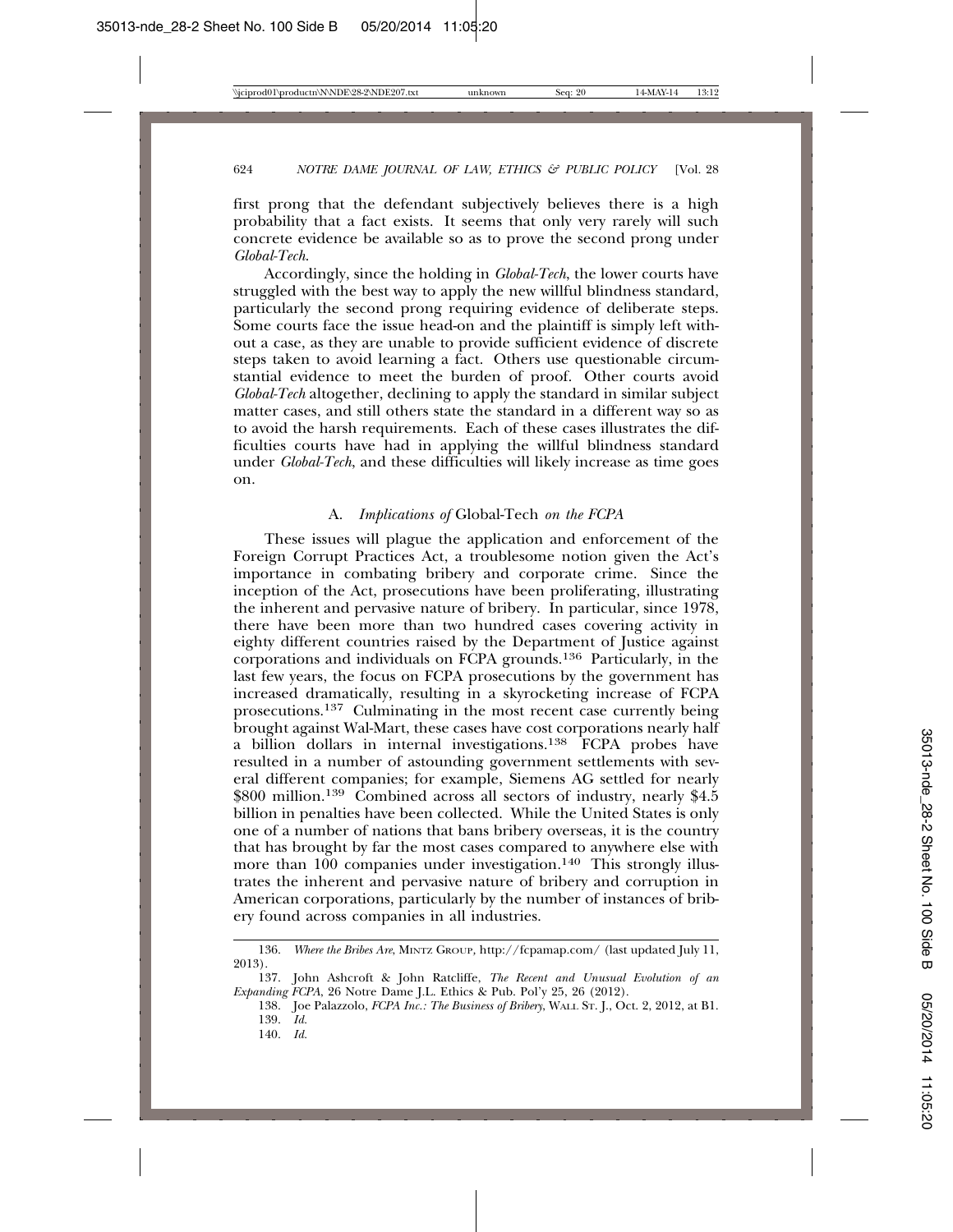To estimate the impact of *Global-Tech*, it is useful to examine an FCPA willful blindness case decided before the new willful blindness standard was established and determine how it would turn out if the new standard were applied instead. In *United States v. Kozeny*, the defendant was convicted of conspiring to violate the FCPA by agreeing to make payments to Azeri officials to encourage privatization of SOCAR (State Oil Company of Azerbaijan Republic).<sup>141</sup> On appeal, defendant Bourke argued that the court erroneously allowed a conscious avoidance charge.142 The court stated that a conscious avoidance (or deliberate ignorance) charge was proper when "a defendant asserts the lack of some specific aspect of knowledge required for conviction and the appropriate factual predicate for the charge exists."143 A factual predicate exists when "the evidence is such that a rational juror may reach the conclusion beyond a reasonable doubt that the defendant was aware of a high probability of the fact in dispute and consciously avoided confirming that fact." In this case, the evidence available included phone conversations where the defendant explicitly stated his fears that bribery may have been occurring. In particular, Bourke states:

What happens if they break a law in . . . Kazakhstan, or they bribe somebody in Kazakhstan and we're at dinner and . . . one of the guys says, 'Well, you know, we paid some guy ten million bucks to get this now.' I don't know, you know, if somebody says that to you, I'm not part of it . . . I didn't endorse it. But let's say [ ] they tell you that. You got knowledge of it. What do you do with that? . . . I'm just saying to you in general . . . *do you think business is done at arm's length in this part of the world.*<sup>144</sup>

Even evidence where the defendant so obviously speaks of bribery would likely not meet the heightened *Global-Tech* willful blindness standard. The evidence above would likely fulfill the first prong, that the defendant subjectively believed that there was a high probability of wrongdoing. His statements illustrate that subjective belief, but they do not rise to the level of concrete, deliberate actions required for the second prong. It would be necessary that defendant Bourke not only commented on the potential for bribery, but also said that he was actively doing something like deleting files. Because he is only commenting on his belief that bribery may be happening, there are no deliberate actions. This case would therefore fail under the new *Global-Tech* twopronged analysis for willful blindness. This is a frightening thought, given the apparentness of the wrongdoing in this case.

*United States v. Kozeny* and the non-FCPA willful blindness cases illustrate a number of issues. Firstly, the new *Global-Tech* standard requires specific evidence of deliberate steps taken to avoid learning of

<sup>141.</sup> United States v. Kozeny, 664 F.Supp.2d 369, 371 (S.D.N.Y. 2009). 142. Id. at 385.

<sup>142.</sup> *Id.* at 385.

<sup>143.</sup> *Id.* at 385–86 (quoting United States v. Kaplan, 490 F.3d 110, 127 (2d Cir. 2007)).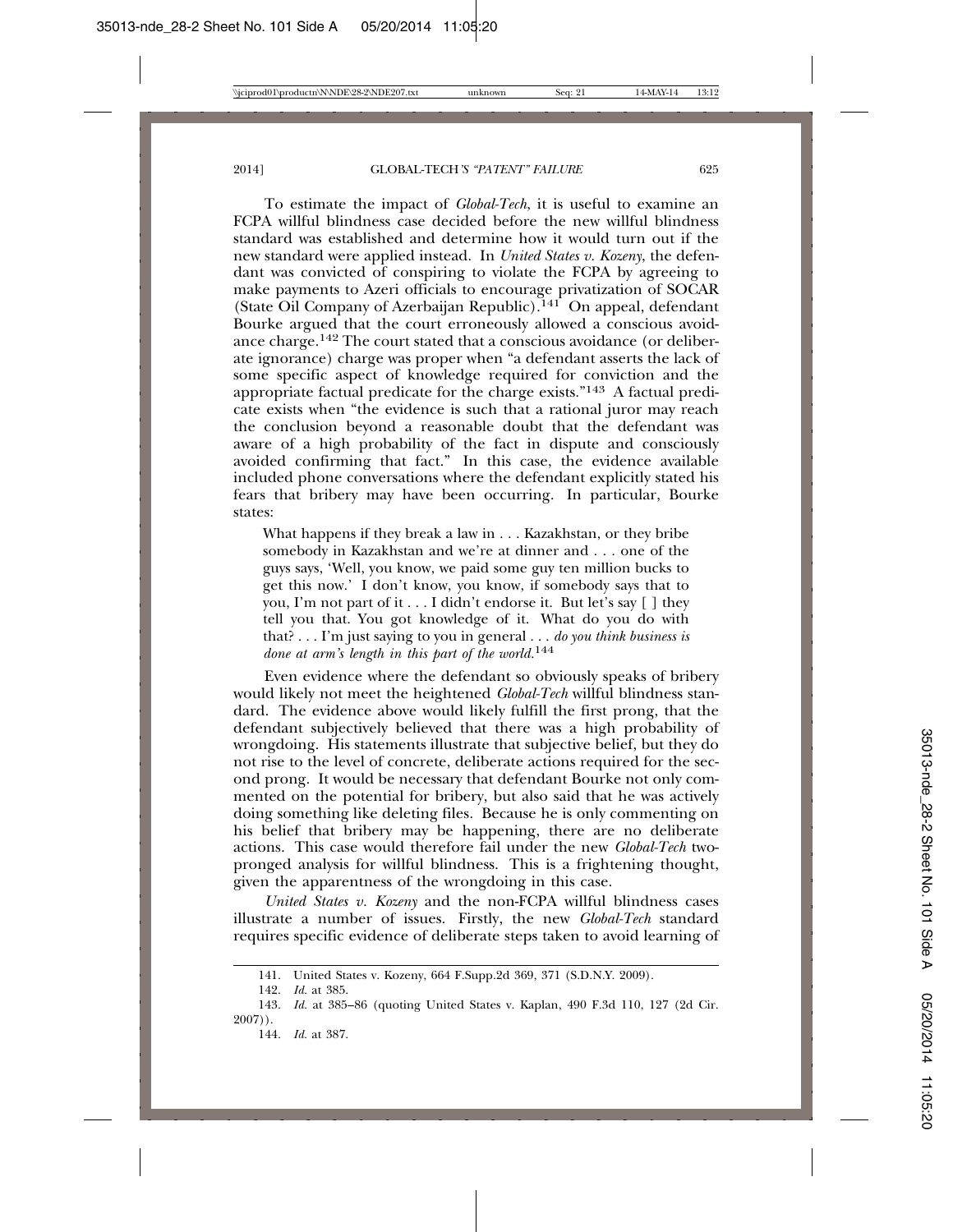an illegal bribery situation. Such evidence will be more difficult to provide, meaning prosecutors will have a more difficult time bringing successful bribery convictions under the FCPA. In particular, while corporations are working to become more transparent, the task of collecting evidence of dealings occurring in massive companies with thousands of employees, where the deals are conducted over a long period of time, often in foreign countries, and behind closed doors with limited records, seems a nearly impossible task for prosecutors.

This, however, is assuming that the standard will even be followed literally. Based on the splintering of case law subsequent to *Global-Tech* in fields outside of the FCPA, it seems that generally lower courts will have great difficulty figuring out how to apply the standard at all. Some courts may ignore the changes altogether. Others may allow many sorts of circumstantial evidence to be sufficient to prove deliberate ignorance. This will make it so that, depending on where an FCPA case is brought, it will be extremely difficult to predict how a given case will go. Different courts may find differently depending on their application of the standard. This will create a total lack of uniformity for FCPA prosecutions as it is completely unclear what kind of evidence is necessary to even meet the second prong of the *Global-Tech* willful blindness standard. Additionally, the legislative intent behind the mens rea of the FCPA seems to be getting lost in the shuffle. In any of these situations, FCPA prosecutions will face great difficulties moving forward.

#### V. RECOMMENDATIONS & CONCLUSION

With all of the uncertainty surrounding the FCPA and its mens rea requirement, drastic action must be taken, otherwise in the face of mounting bribery investigations, the law will just continue to disintegrate and contradict itself. With Wal-Mart's FCPA case on the horizon, the FCPA case law on mens rea is a veritable mess, compounded by the recent decision in *Global-Tech*. It is almost impossible to predict how the case could turn out, as there is contradictory authority relating to what level of knowledge is necessary across all of the circuits. As such, Congress needs to step in and define exactly what is required for the knowledge element under the Foreign Corrupt Practices Act.

The historical process of statute creation is that Congress writes statutes and the courts attempt to follow the legislative intent of Congress when they wrote the statutes to correctly apply them. However, when courts interpret the statutes inconsistently or contrary to Congressional intent, Congress can amend the areas in the statute that are creating trouble. This can be seen in *United States v. Santos*, a Supreme Court case decided in 2008. In this case, defendant Santos ran an illegal lottery where runners took commissions from the bets they gathered, and some of the rest of the money was paid as salary to second defendant Diaz and other collectors, and to winning gamblers.145 Based on these secondary payments, defendant Santos was convicted of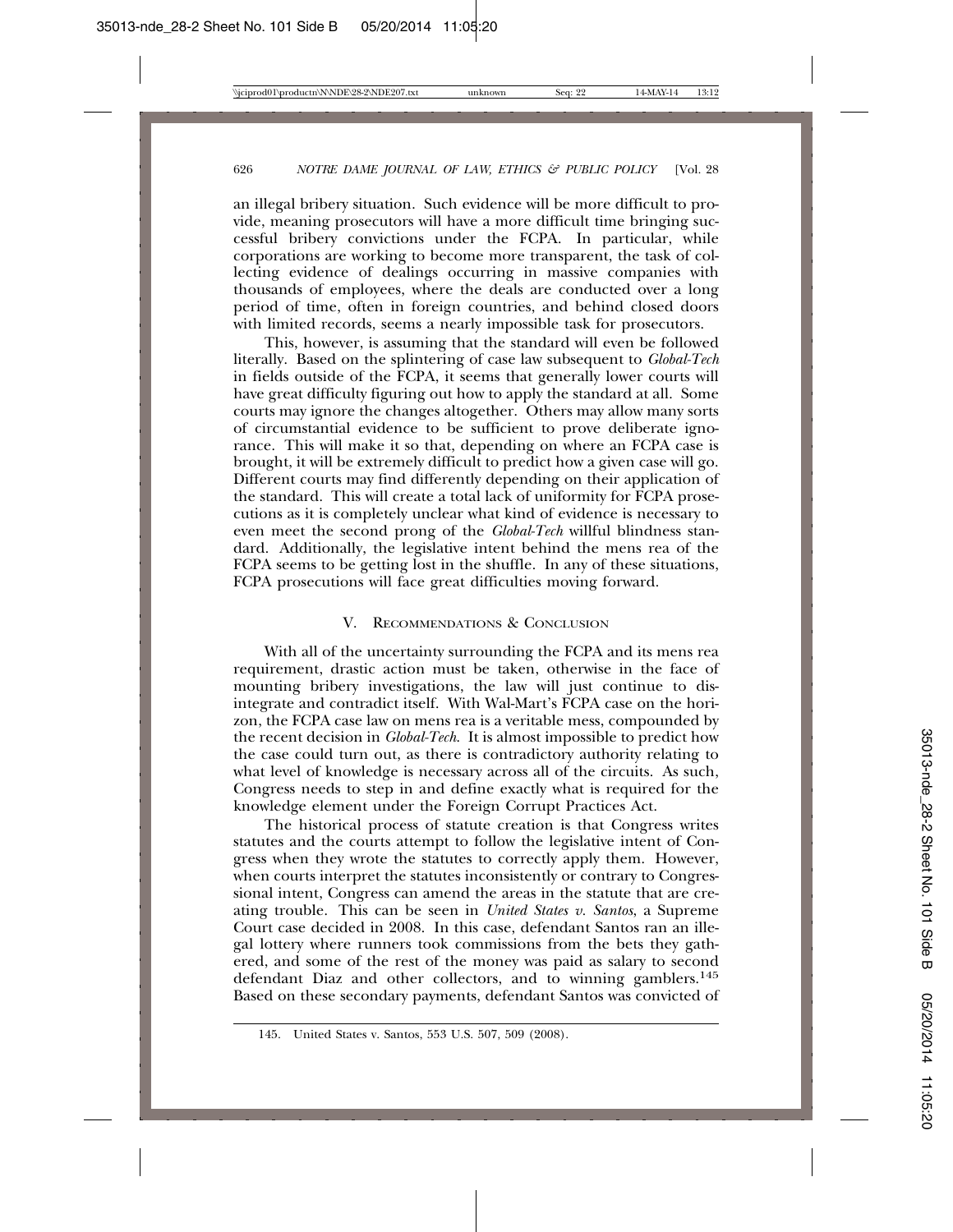money laundering under 18 USC § 1956.146 This statute prohibits the use of "proceeds" of criminal activities for various purposes, including transactions intended to promote the carrying on of unlawful activity. Despite defendant Santos pleading guilty to conspiracy to launder money, intervening circuit precedent created some confusion over what "proceeds" referred to exactly. The district court stated that under circuit precedent, "proceeds" referred only to transactions involving criminal profits, not criminal receipts.<sup>147</sup> Because there was no evidence that the transactions which Santos' convictions were based on involved lottery profits, the court vacated the convictions, which the Seventh Circuit affirmed.148

The Supreme Court reviewed the case and in a deeply divided decision affirmed the ruling of the lower courts.<sup>149</sup> Four Justices concluded that the term "proceeds" meant "profits" or net income and not "receipts" or gross income.150 The plurality, written by Justice Scalia, came to this conclusion using the canons of statutory construction. First, they looked to the ordinary meaning of "proceeds" which they found to be contradictory. Then, using the rule of lenity, they interpreted the statute in favor of the defendants stating, "the 'profits' definition of 'proceeds' is always more defendant-friendly than the 'receipts' definition."151 Justice Stevens concurred in the judgment and Justice Alito wrote a dissenting opinion joined by three others. The dissent felt that the plurality ignored the context in which the term "proceeds" was used.152 Justice Alito believed that by interpreting "proceeds" as profits, Congress's intent would be frustrated and the money laundering statute, an important tool used to fight corruption and crime would be "maim[ed]."153

The Court's ruling had a deep impact on the application of the federal money laundering statute. By restricting and narrowing the definition of proceeds to defendant-friendly profits, successful prosecutions for persons committing money laundering became more difficult and more varied. Since the Supreme Court's decision in *Santos*, "district courts have been all over the map in applying the 'profits' definition" with one court noting that *Santos* "raises as many issues as it resolves."154 With an already more narrow definition, lower courts created further problems by debating what predicate offenses, other than gambling, the new definition should apply to.

In particular, since the Supreme Court's redefinition, decisions in the lower courts could be classified as narrow, moderate, or broad.

146. *Id.* at 509–10. 147. *Id.* at 510. 148. *Id.* 149. *Id*. at 524. 150. *Id.* at 523. 151. *Id*. at 514. 152. *Id.* at 531 (Alito, J., dissenting). 153. *Id.*

154. Rachel Zimarowski, Note, *Taking a Gamble: Money Laundering After* United States v. Santos, 112 W. VA. L. REV. 1139, 1142–43 (2010) (referencing United States v. Brown, 553 F.3d 768, 783 (5th Cir. 2008)).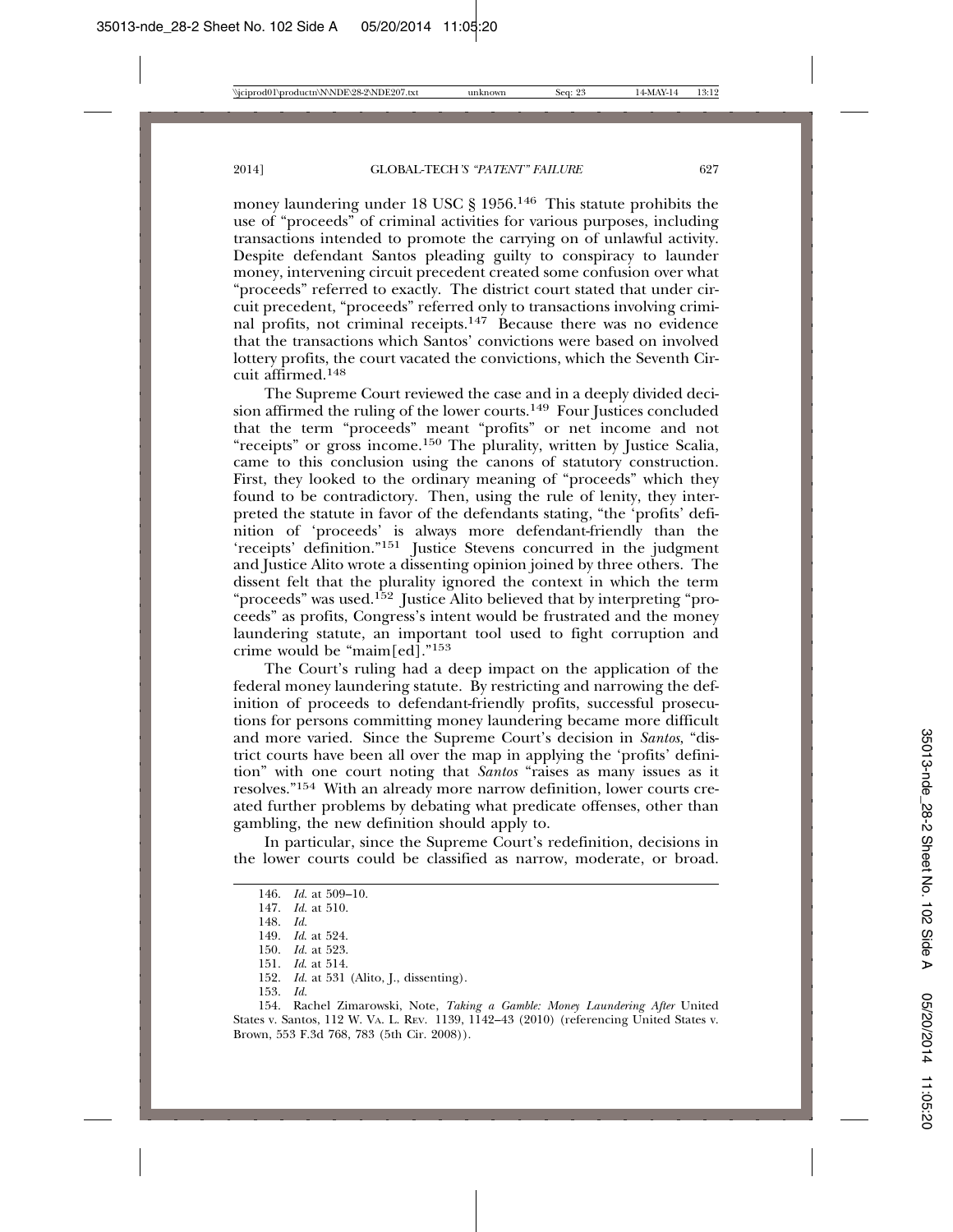Narrow decisions restricted the application of the "profits" definition to the predicate offense of operating an unlawful gambling business only; such decisions were present in the Fourth Circuit, Eleventh Circuit, and several district courts. While restricting the defendant-friendly definition to only one application would make prosecutions easier, one commentator contends this application of the profits definition "effectively chang[ed] the meaning of the statute based upon its application, a position that is in direct conflict with binding Supreme Court precedent."<sup>155</sup>

Alternatively, moderate decisions expanded the "profits" term to include some predicate offenses and not others; these decisions were present in the Third Circuit, Sixth Circuit, and the Ninth Circuit, and at least one district court. Under this purview, the courts applied the "profits" definition to some specified unlawful activities, but not others. As more offenses were included under the new profits definition, the prosecution's job became more difficult. Additionally, this created the problem of changing the definition of proceeds depending on the factual context of the predicate offense, which directly conflicted with core principles of statutory interpretation and created a host of uniformity issues.

Finally, broad decisions applied the "profits" definition to all predicate offenses under the money laundering statute. While such decisions were only in several district courts, this created the biggest hurdle for prosecutors. The *Santos* profit definition, interpreted under the rule of lenity to be the more defendant-friendly version, now applied to all predicate offenses under the Money Laundering Act, made it so that the whole Act was more defendant-friendly in general. Out of all post-*Santos* applications, this broad view was the most worrisome, as it greatly tied the hands of prosecutors—a trend that we are starting to see paralleled with the *Global-Tech* willful blindness doctrine.

Each of these applications of the *Santos* profits standard highlights the troubles the courts had and corresponds closely to the issues emerging from the *Global-Tech* decision. While there has not yet been sufficient case law to observe such a splintering as can be seen with the *Santos* decision, what case law is available establishes the confusion courts are already feeling in understanding the new willful blindness doctrine. Additionally, in the same way that the new *Santos* decision restricted profits to the defendant-friendly proceeds, the heightened evidentiary standard under *Global-Tech* makes the willful blindness doctrine more defendant-friendly as well. This is a cause for concern, as these statutes were meant to combat white-collar crime and corporate corruption, two issues increasing in prominence and severity.

Because of these application difficulties among the lower courts, one year after the Supreme Court's decision in *Santos*, Congress stepped in and amended the federal money laundering statute.<sup>156</sup> In

<sup>155.</sup> *Id*. at 1168.

<sup>156.</sup> Fraud Enforcement and Recovery Act of 2009, Pub. L. No. 111–29, 123 Stat. 1617 (2009).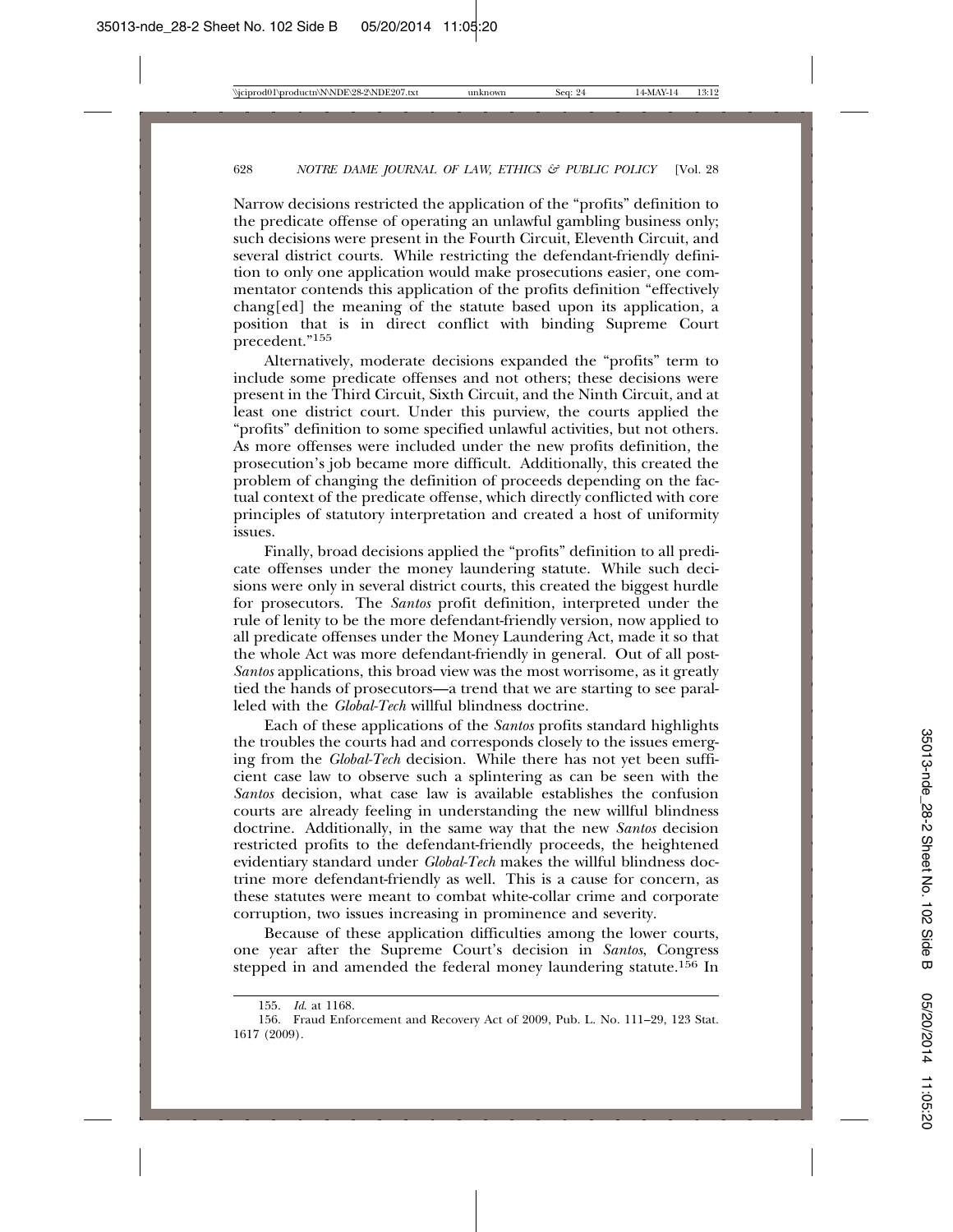this amendment, Congress stated that "proceeds" meant "gross receipts", thus re-broadening the definition and overruling the Supreme Court. As stated in *United States v. Morris*, the 2009 amendment defined "proceeds" specifically as "any property derived from or obtained or retained, directly or indirectly, through some form of unlawful activity, *including the gross receipts of such activity*."157 The court in *Morris* states further that this definition was in direct response to the Supreme Court's holding in *Santos*, citing Senator Bayh who stated, "this bill would overturn the Supreme Court's narrow and confusing decision in *United States v. Santos* and clarify that, as used in the Money Laundering Control Act, the term 'proceeds' refers to the total receipts."158 According to Senator Leahy, the *Santos* decision was contrary to "congressional intent and if left uncorrected, would have allowed those committing fraud to escape liability."159 Thus, in the face of a confusing Supreme Court holding relating to an important whitecollar statute, Congress stepped in and clarified their legislative intent, thus allowing prosecutions to continue unimpeded.160

From *Santos* comes the lesson that Congress can and should step in where Supreme Court decisions prove to have difficulties in application and are contrary to legislative intent. *Global-Tech* and its changes to the willful blindness standard represent such a failure, particularly in respect to criminal statutes such as the Foreign Corrupt Practices Act. The lower courts are already splintering; much in the way they did after the *Santos* decision. Some courts evade the new willful blindness standard, others misconstrue it, and others are left to grapple with the heightened level of proof required, an almost impossible burden to meet. As more cases involving the willful blindness standard of knowledge emerge, it will become clearer that the standard needs to be defined and set right by Congress. Otherwise, important statutes such as the FCPA, that have the option of a willful blindness mens rea, will start to fail in application as prosecutors are unable to reach the level of proof needed.

Congress, therefore, must pass a legislative amendment specifically defining willful blindness in the context of the Foreign Corrupt Practices Act. This definition should not require the second prong of "deliberate steps" that *Global-Tech* has imposed. The mens rea component of any crime is meant to encompass a subjective, mental state; it does not make sense that objective evidence should be required to show a subjective mindset. Instead, the original standard of *Jewell* of a high probability that the defendant knew of wrongdoing should be suffi-

<sup>157.</sup> United States v. Morris, No. 6:09-16-S-DCR, 2010 WL 1049936, at \*2 (E.D. Ky. Mar. 19, 2010)

<sup>158.</sup> *Id.*

<sup>159.</sup> Brian Dickerson & Klodiana Basko, *Confusion in Defining "Proceeds" Under the Money-Laundering Statute: A Survey of Circuit Opinions*, 57 FED. LAW. 23 (2010).

<sup>160.</sup> For further discussion on the Fraud Enforcement and Recovery Act of 2009, see generally Leslie A. Dickinson, Note, *Revisiting the "Merger Problem" in Money Laundering Prosecutions Post-*Santos*, and the Fraud Enforcement and Recovery Act of 2009*, 28 NOTRE DAME J.L. ETHICS & PUB. POL'Y 579 (2014).